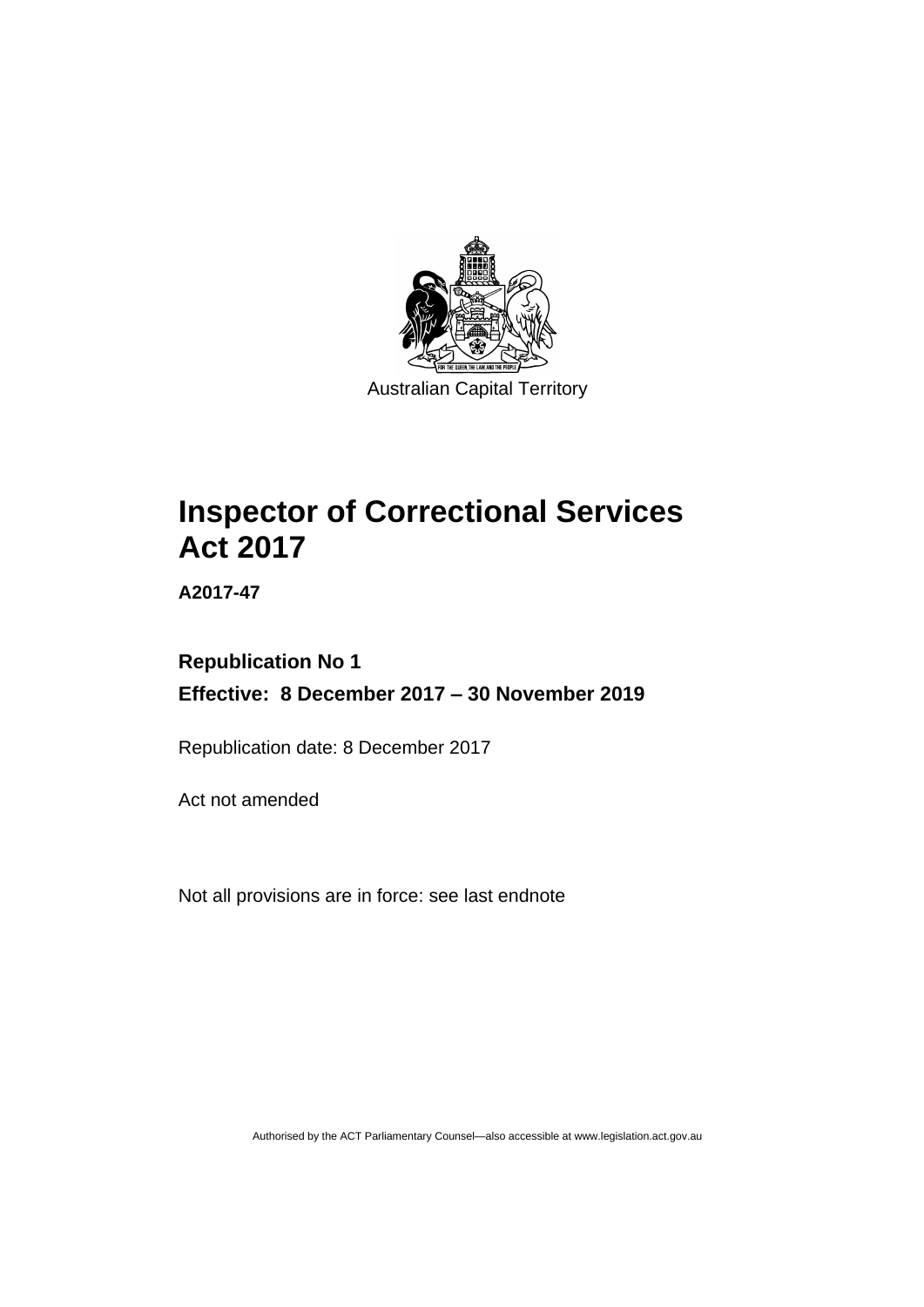### **About this republication**

### **The republished law**

This is a republication of the *Inspector of Correctional Services Act 2017* (including any amendment made under the *[Legislation Act 2001](http://www.legislation.act.gov.au/a/2001-14)*, part 11.3 (Editorial changes)) as in force on 8 December 2017*.* It also includes any commencement, repeal or expiry affecting this republished law.

The legislation history and amendment history of the republished law are set out in endnotes 3 and 4.

### **Kinds of republications**

The Parliamentary Counsel's Office prepares 2 kinds of republications of ACT laws (see the ACT legislation register at [www.legislation.act.gov.au\)](http://www.legislation.act.gov.au/):

- authorised republications to which the *[Legislation Act 2001](http://www.legislation.act.gov.au/a/2001-14)* applies
- unauthorised republications.

The status of this republication appears on the bottom of each page.

### **Editorial changes**

The *[Legislation Act 2001](http://www.legislation.act.gov.au/a/2001-14)*, part 11.3 authorises the Parliamentary Counsel to make editorial amendments and other changes of a formal nature when preparing a law for republication. Editorial changes do not change the effect of the law, but have effect as if they had been made by an Act commencing on the republication date (see *[Legislation Act 2001](http://www.legislation.act.gov.au/a/2001-14)*, s 115 and s 117). The changes are made if the Parliamentary Counsel considers they are desirable to bring the law into line, or more closely into line, with current legislative drafting practice.

This republication does not include amendments made under part 11.3 (see endnote 1).

### **Uncommenced provisions and amendments**

If a provision of the republished law has not commenced, the symbol  $\mathbf{U}$  appears immediately before the provision heading. Any uncommenced amendments that affect this republished law are accessible on the ACT legislation register [\(www.legislation.act.gov.au\)](http://www.legislation.act.gov.au/). For more information, see the home page for this law on the register.

### **Modifications**

If a provision of the republished law is affected by a current modification, the symbol  $\mathbf{M}$  appears immediately before the provision heading. The text of the modifying provision appears in the endnotes. For the legal status of modifications, see the *[Legislation Act](http://www.legislation.act.gov.au/a/2001-14)  [2001](http://www.legislation.act.gov.au/a/2001-14)*, section 95.

### **Penalties**

At the republication date, the value of a penalty unit for an offence against this law is \$150 for an individual and \$750 for a corporation (see *[Legislation Act 2001](http://www.legislation.act.gov.au/a/2001-14)*, s 133).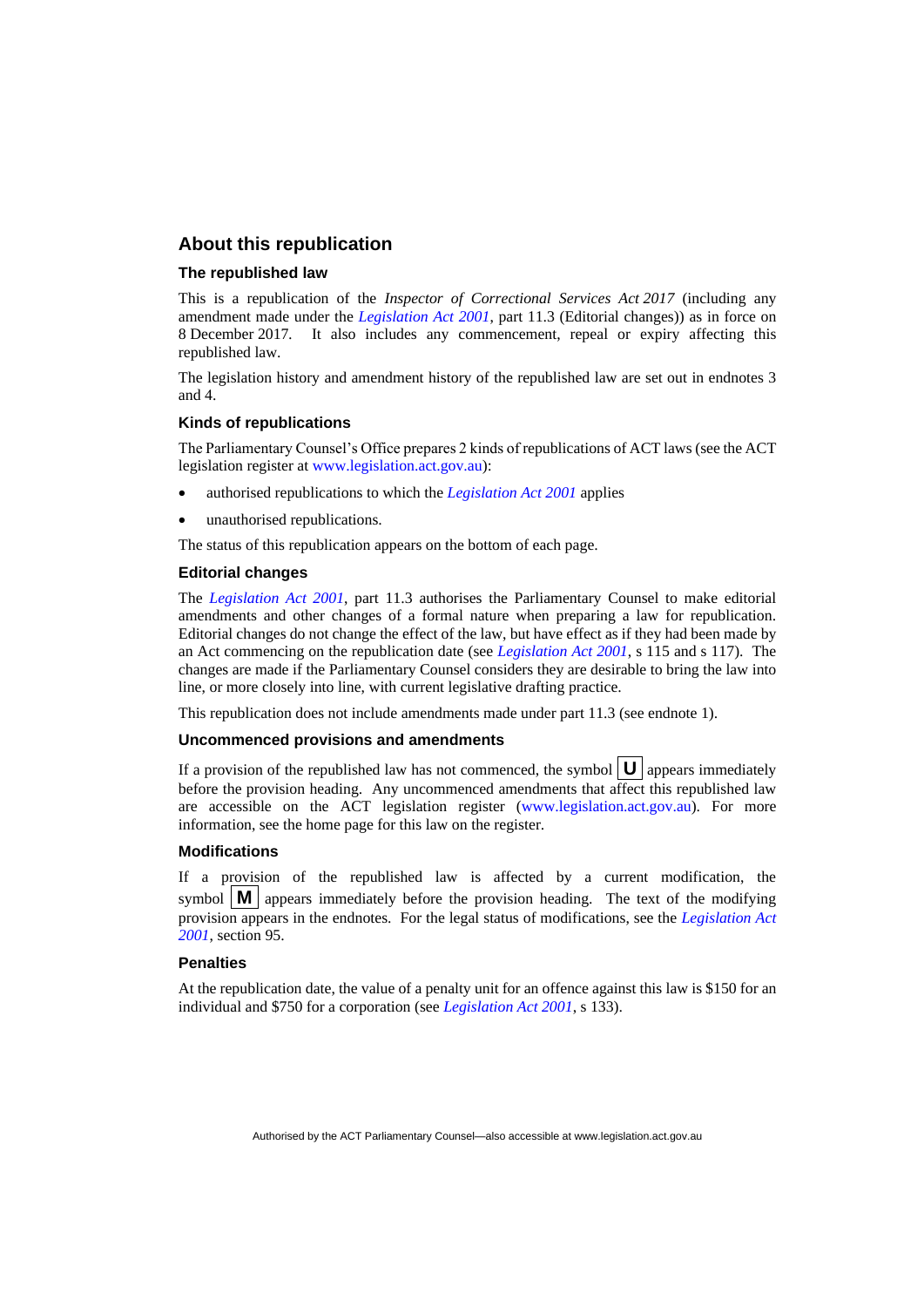

# **Inspector of Correctional Services Act 2017**

# **Contents**

| Part 1                     | <b>Preliminary</b>                                                          |            |
|----------------------------|-----------------------------------------------------------------------------|------------|
| 1                          | Name of Act                                                                 | 2          |
| 2                          | Commencement                                                                | 2          |
| 3                          | Dictionary                                                                  | 3          |
| 4                          | <b>Notes</b>                                                                | 3          |
| 5                          | Offences against Act—application of Criminal Code etc                       | 3          |
| 6                          | Object of Act                                                               | 4          |
| 7                          | What is a correctional centre?                                              | 4          |
| 8                          | What is a correctional service?                                             | 5          |
| Part 2                     | <b>Inspector of correctional services</b>                                   |            |
| <b>Division 2.1</b>        | <b>Appointment of inspector</b>                                             |            |
| 9                          | Appointment of inspector of correctional services                           | 6          |
| R <sub>1</sub><br>08/12/17 | Inspector of Correctional Services Act 2017<br>Effective: 08/12/17-30/11/19 | contents 1 |

Page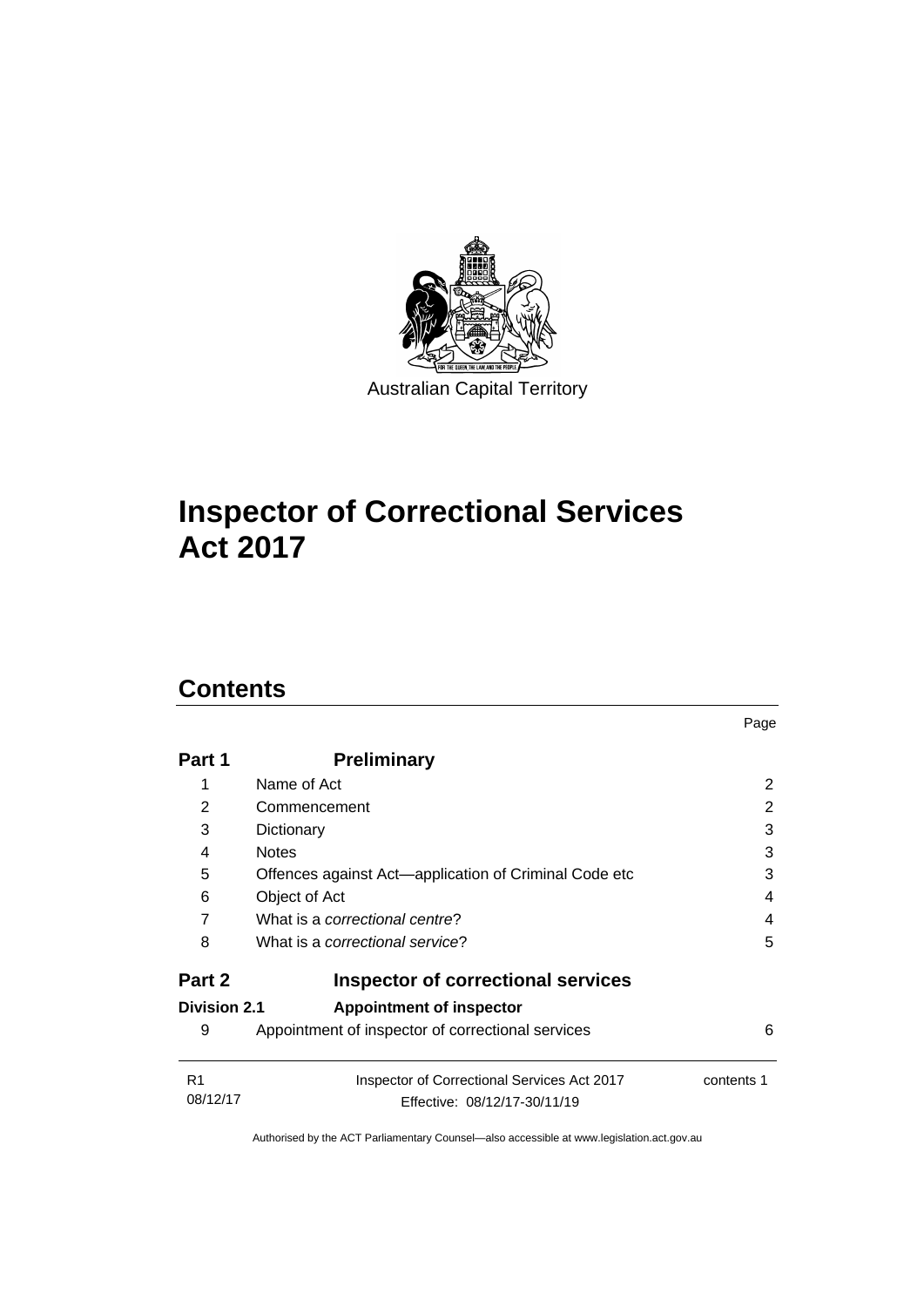| 10                  | Disclosure of interests                                                 | Page<br>$\mathbf{7}$ |
|---------------------|-------------------------------------------------------------------------|----------------------|
| 11                  | Inspector must not do inconsistent work etc                             | $\overline{7}$       |
| 12                  | Ending appointment                                                      | $\overline{7}$       |
| <b>Division 2.2</b> | Office of the inspector                                                 |                      |
| 13                  | Inspector's staff                                                       | 8                    |
| 14                  | Contractors                                                             | 8                    |
| 15                  | Other arrangements for staff and facilities                             | 8                    |
| 16                  | Delegation                                                              | 9                    |
| Part 3              | <b>Inspector's functions and powers</b>                                 |                      |
| 17                  | Functions-generally                                                     | 10                   |
| 18                  | Functions-examination and review                                        | 11                   |
| 19                  | Inspector may enter correctional centre etc                             | 12                   |
| 20                  | Inspection guidelines                                                   | 13                   |
| 21                  | Access to correctional centres etc                                      | 13                   |
| 22                  | Power to ask for information, documents and other things                | 14                   |
| 23                  | Requiring attendance etc                                                | 15                   |
| 24                  | Inspector may keep document or other thing etc                          | 17                   |
| 25                  | Privileges against self-incrimination and exposure to civil penalty     | 18                   |
| 26                  | Offence-taking detrimental action                                       | 18                   |
| Part 4              | <b>Reports by inspector</b>                                             |                      |
| 27                  | Inspector to give reports to Legislative Assembly                       | 20                   |
| 28                  | Public interest considerations                                          | 21                   |
| 29                  | Draft report to relevant Minister and director-general                  | 22                   |
| 30                  | Report to Legislative Assembly                                          | 22                   |
| Part 5              | <b>Cooperation and referral between inspector</b><br>and other entities |                      |
| 31                  | Cooperation with other entities                                         | 23                   |
| 32                  | Inspector may refer matter to investigative entity                      | 23                   |
| 33                  | Cooperation with inspector                                              | 24                   |
| 34                  | Oversight entities may refer matter to inspector                        | 25                   |
| 35                  | Information sharing                                                     | 26                   |
|                     |                                                                         |                      |

| contents 2 |  |  |
|------------|--|--|
|------------|--|--|

Inspector of Correctional Services Act 2017 Effective: 08/12/17-30/11/19

R1 08/12/17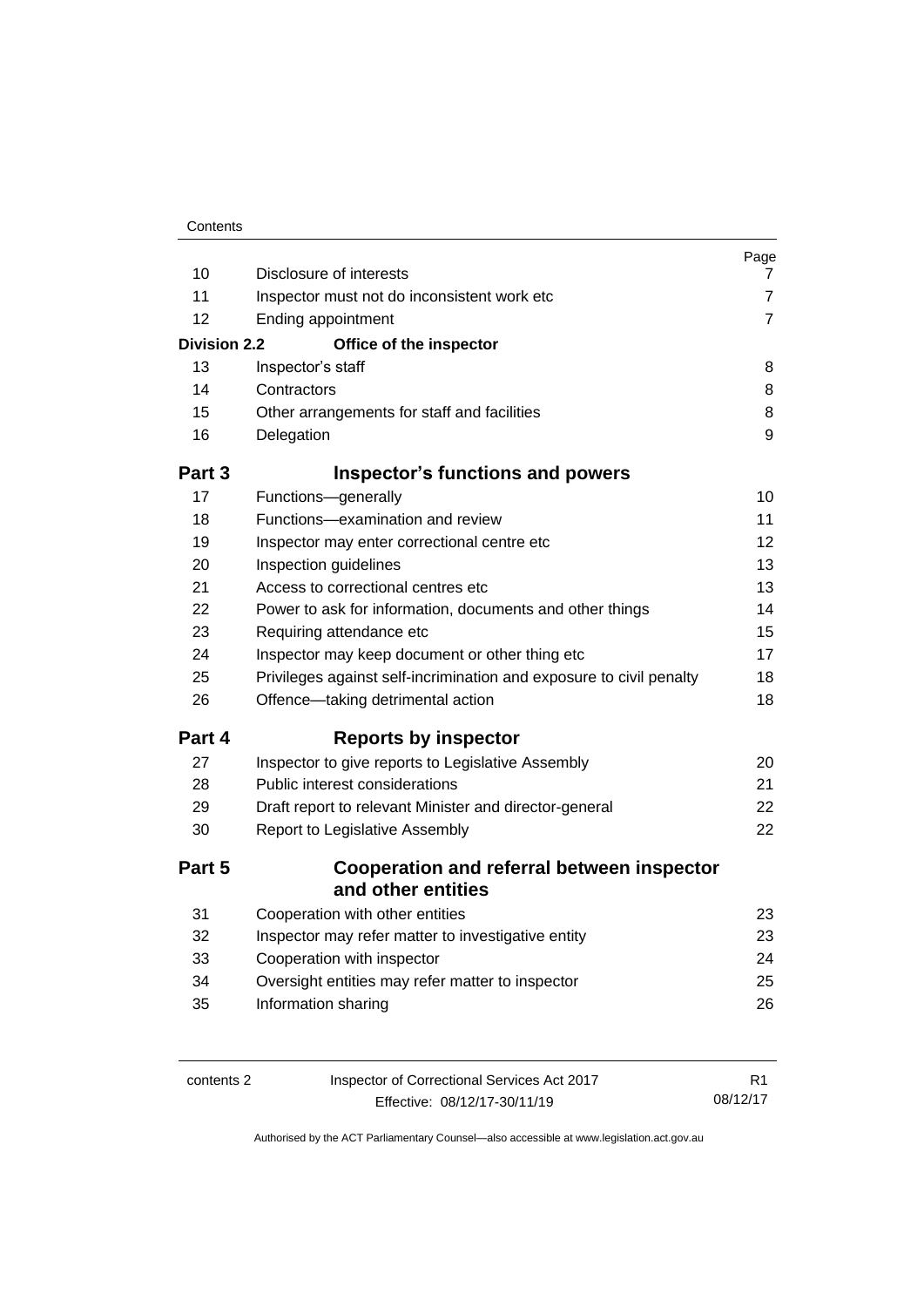|                   |                                        |                                                    | Contents |
|-------------------|----------------------------------------|----------------------------------------------------|----------|
|                   |                                        |                                                    | Page     |
| Part 6            |                                        | <b>Miscellaneous</b>                               |          |
| 36                | Protection of inspector from liability |                                                    | 27       |
| 37                |                                        | Offence—use or divulge protected information       | 27       |
| 38                | Regulation-making power                |                                                    | 29       |
| 39                | Review of Act                          |                                                    | 29       |
| Part 7            |                                        | <b>Amendments</b>                                  |          |
| 40                | Legislation amended-sch 1              |                                                    | 30       |
| <b>Schedule 1</b> |                                        | Amendments-extended application of Act             | 31       |
| <b>Part 1.1</b>   |                                        | <b>Children and Young People Act 2008</b>          | 31       |
| <b>Part 1.2</b>   |                                        | <b>Inspector of Correctional Services Act 2017</b> | 34       |
| <b>Dictionary</b> |                                        |                                                    | 37       |
| <b>Endnotes</b>   |                                        |                                                    |          |
| 1                 | About the endnotes                     |                                                    | 39       |
| 2                 | Abbreviation key                       |                                                    | 39       |
|                   |                                        |                                                    |          |

|   | <b>ADDIEVIQUUI KEV</b> | ວອ |
|---|------------------------|----|
| 3 | Legislation history    | 40 |
| 4 | Amendment history      | 40 |
| 5 | Uncommenced provisions | 40 |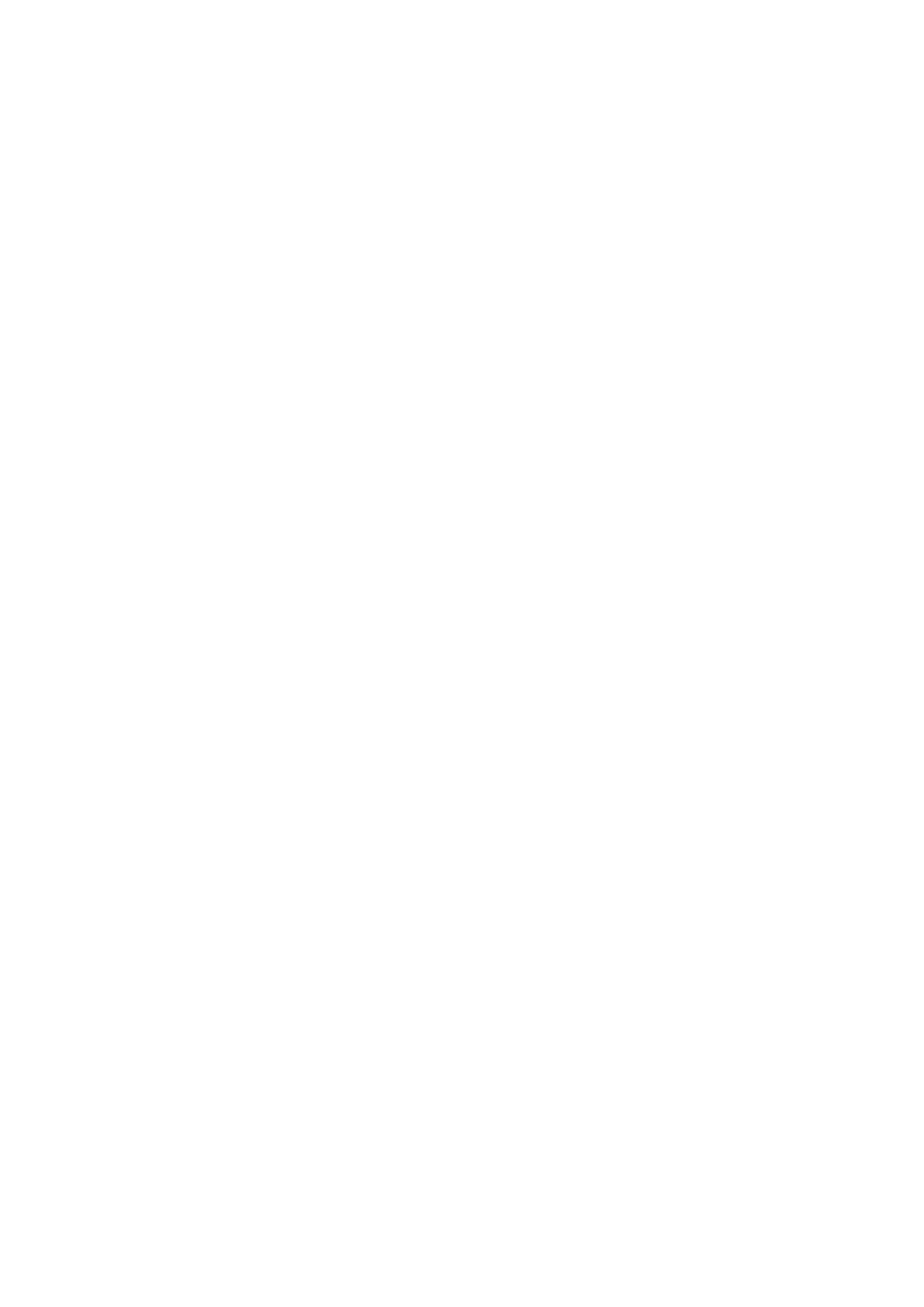

# **Inspector of Correctional Services Act 2017**

An Act to provide for an inspector of correctional services, and for other purposes

R1 08/12/17

I

Inspector of Correctional Services Act 2017 Effective: 08/12/17-30/11/19

page 1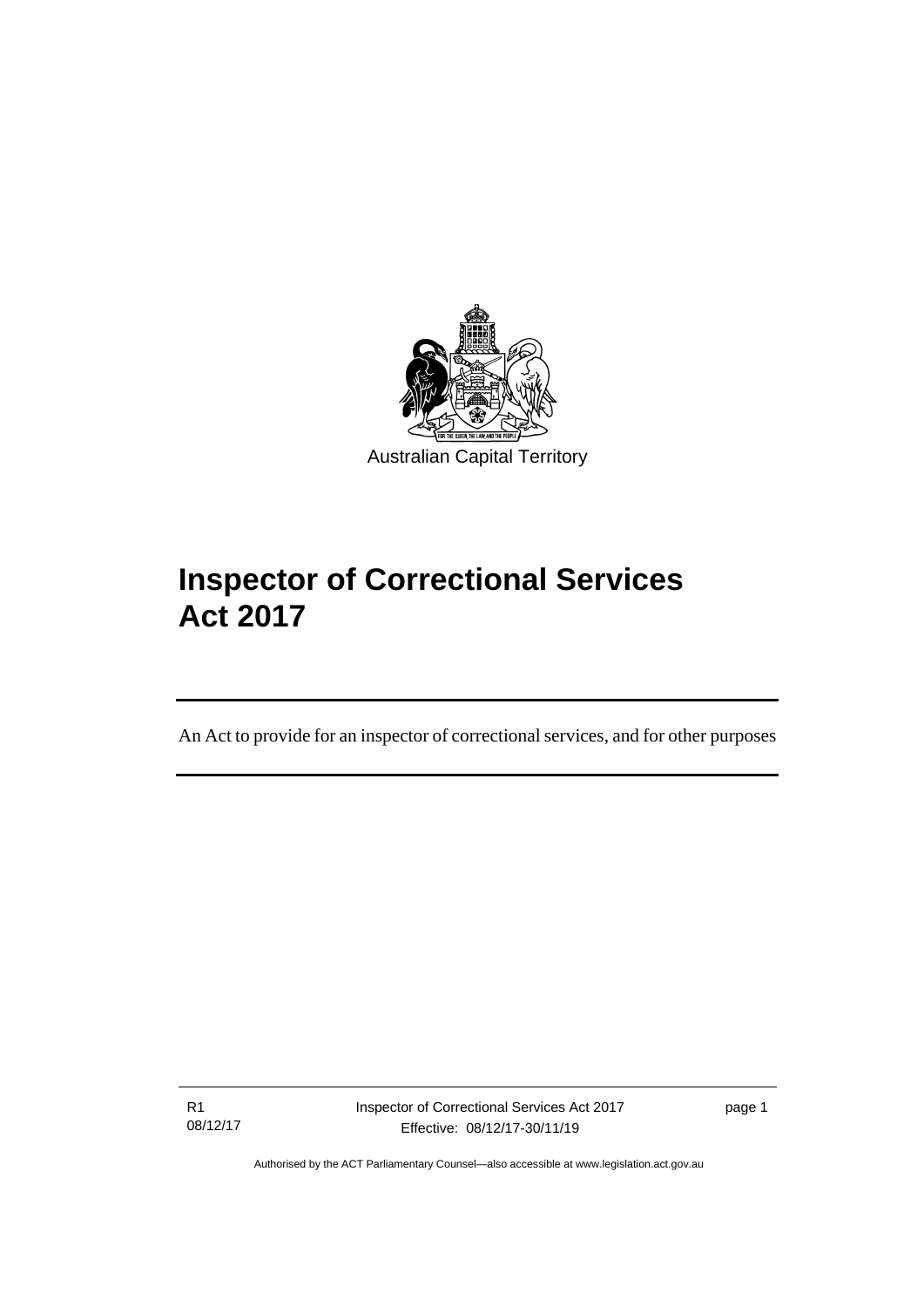### **Part 1** Preliminary

Section 1

# <span id="page-7-0"></span>**Part 1 Preliminary**

### <span id="page-7-1"></span>**1 Name of Act**

This Act is the *Inspector of Correctional Services Act 2017*.

### <span id="page-7-2"></span>**2 Commencement**

(1) This Act (other than section 40 and schedule 1) commences on the day after its notification day.

- (2) Section 40 and schedule 1 commence on a day fixed by the Minister by written notice, after consulting with the Minister responsible for the *[Children and Young People Act](http://www.legislation.act.gov.au/a/2008-19) 2008*.
	- *Note* A single day or time may be fixed, or different days or times may be fixed, for the commencement of different provisions (se[e Legislation Act,](http://www.legislation.act.gov.au/a/2001-14) s 77 (1)).
- (3) If section 40 and schedule 1 have not commenced within 2 years beginning on the notification day, they automatically commence on the first day after that period.
- (4) The [Legislation Act,](http://www.legislation.act.gov.au/a/2001-14) section 79 (Automatic commencement of postponed law) does not apply to this Act.

*Note* The naming and commencement provisions automatically commence on the notification day (see [Legislation Act,](http://www.legislation.act.gov.au/a/2001-14) s 75 (1)).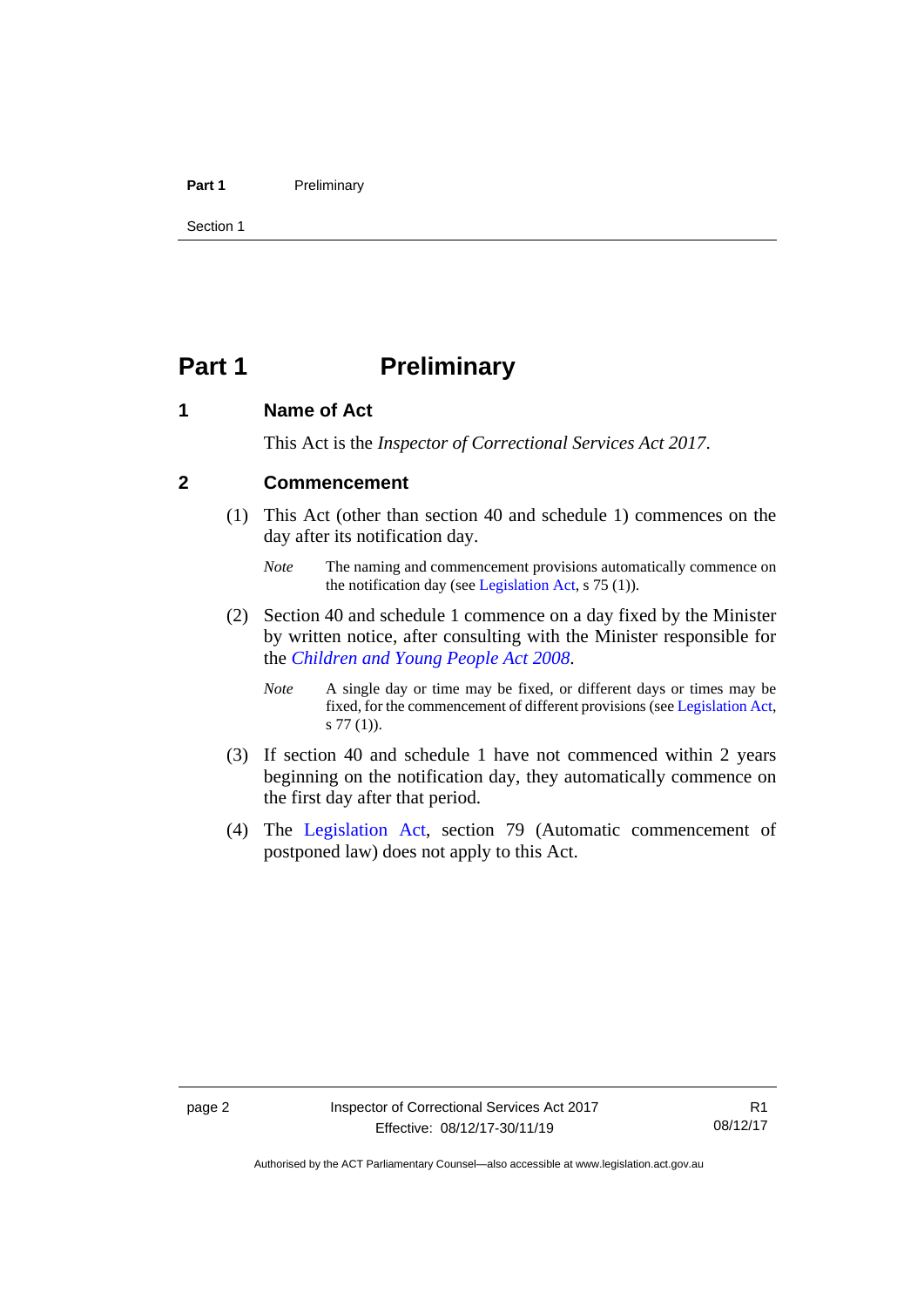### <span id="page-8-0"></span>**3 Dictionary**

The dictionary at the end of this Act is part of this Act.

*Note 1* The dictionary at the end of this Act defines certain terms used in this Act, and includes references (*signpost definitions*) to other terms defined elsewhere.

> For example, the signpost definition '*young detainee—*see the *[Children](http://www.legislation.act.gov.au/a/2008-19)  [and Young People Act 2008](http://www.legislation.act.gov.au/a/2008-19)*, section 95.' means that the term 'young detainee' is defined in that section and the definition applies to this Act.

*Note* 2 A definition in the dictionary (including a signpost definition) applies to the entire Act unless the definition, or another provision of the Act, provides otherwise or the contrary intention otherwise appears (see [Legislation Act,](http://www.legislation.act.gov.au/a/2001-14)  $s$  155 and  $s$  156 (1)).

### <span id="page-8-1"></span>**4 Notes**

A note included in this Act is explanatory and is not part of this Act.

*Note* See the [Legislation Act,](http://www.legislation.act.gov.au/a/2001-14) s 127 (1), (4) and (5) for the legal status of notes.

### <span id="page-8-2"></span>**5 Offences against Act—application of Criminal Code etc**

Other legislation applies in relation to offences against this Act.

*Note 1 Criminal Code*

The [Criminal Code,](http://www.legislation.act.gov.au/a/2002-51) ch 2 applies to all offences against this Act (see Code, pt 2.1).

The chapter sets out the general principles of criminal responsibility (including burdens of proof and general defences), and defines terms used for offences to which the Code applies (eg *conduct*, *intention*, *recklessness* and *strict liability*).

*Note 2 Penalty units*

The [Legislation Act,](http://www.legislation.act.gov.au/a/2001-14) s 133 deals with the meaning of offence penalties that are expressed in penalty units.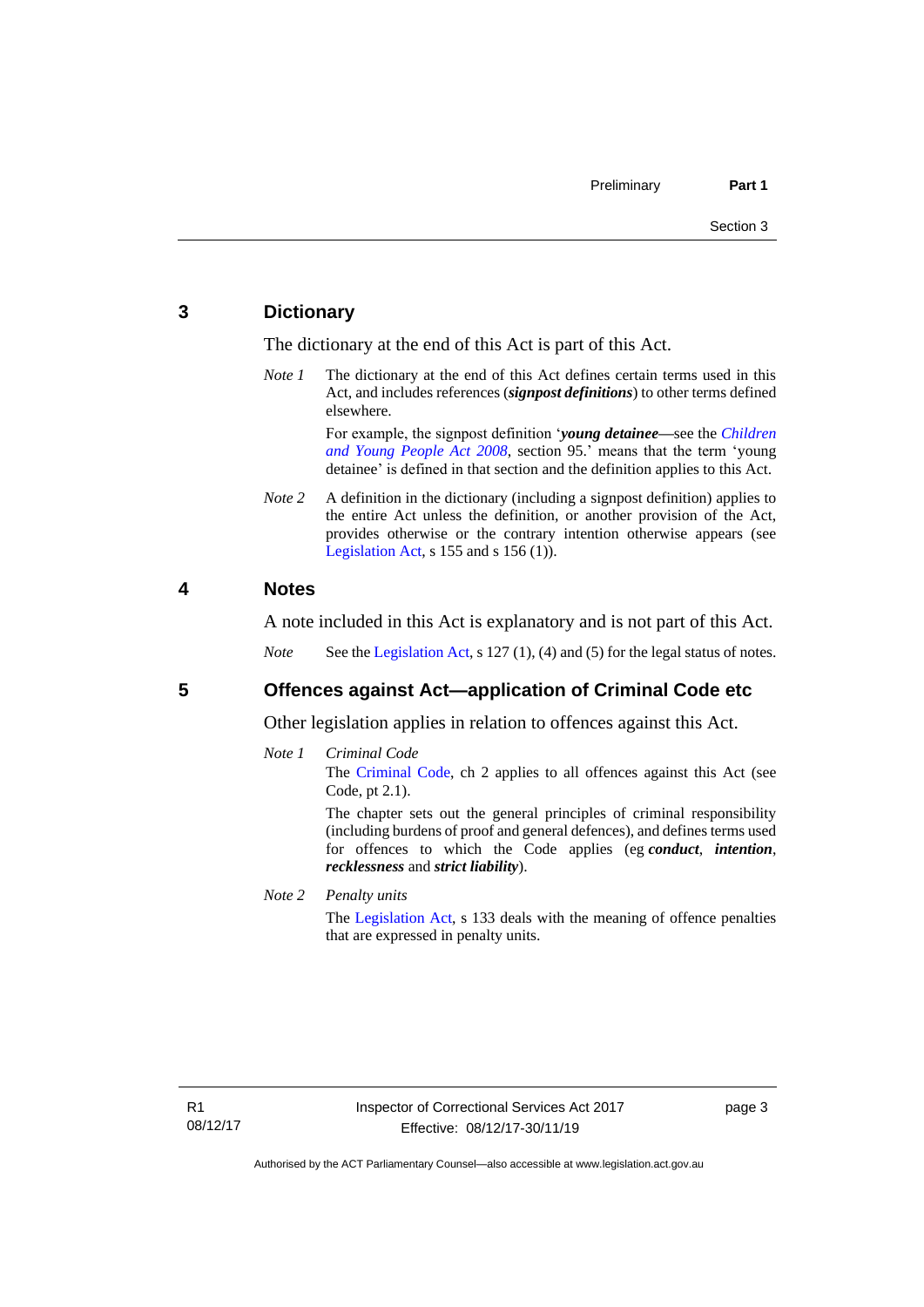### **Part 1** Preliminary

### <span id="page-9-0"></span>**6 Object of Act**

- (1) The main object of this Act is to promote the continuous improvement of correctional centres and correctional services.
- (2) This is to be achieved particularly by providing a framework for—
	- (a) the systematic review and scrutiny of the correctional centres and services; and
	- (b) independent and transparent reporting.

### <span id="page-9-1"></span>**7 What is a** *correctional centre***?**

In this Act:

*correctional centre* means—

- (a) a place declared to be a correctional centre under the *[Corrections Management Act 2007](http://www.legislation.act.gov.au/a/2007-15)*, section 24; or
- (b) a place where a detainee is held in custody under a declaration under the *[Corrections Management Act 2007](http://www.legislation.act.gov.au/a/2007-15)*, section 34; or
- (c) a place, including a vehicle, where a detainee is held in custody while being escorted by a corrections officer under the *[Corrections Management Act 2007](http://www.legislation.act.gov.au/a/2007-15)*; or
- (d) any other place where a detainee is held in custody under the *[Corrections Management Act 2007](http://www.legislation.act.gov.au/a/2007-15)*.

### **Examples—par (d)**

- 1 a place where a detainee is directed to work or participate in an activity
- 2 a police or court cell
- 3 a health facility
- *Note* An example is part of the Act, is not exhaustive and may extend, but does not limit, the meaning of the provision in which it appears (se[e Legislation Act,](http://www.legislation.act.gov.au/a/2001-14) s 126 and s 132).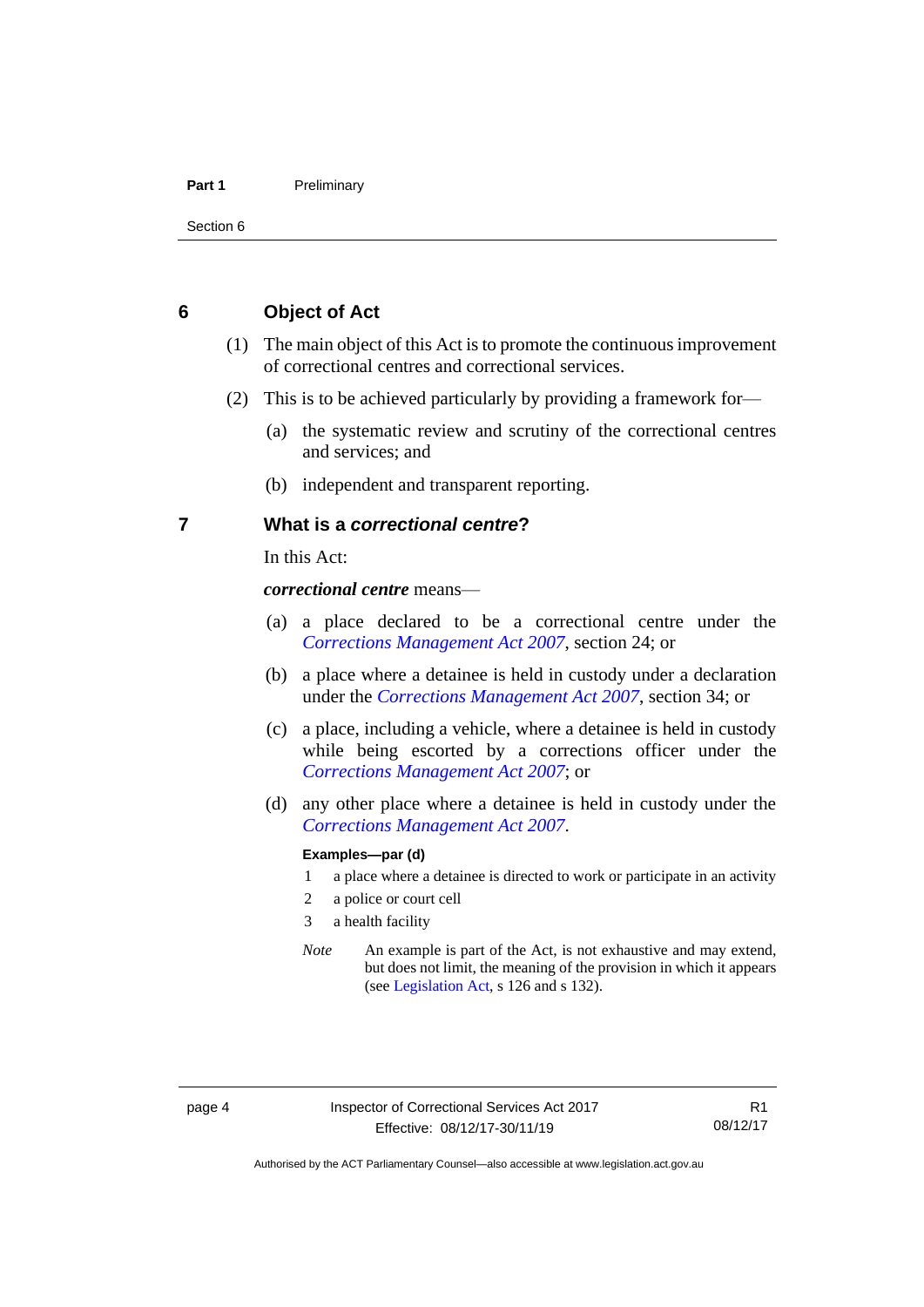### <span id="page-10-0"></span>**8 What is a** *correctional service***?**

In this Act:

*correctional service*—

(a) means—

- (i) the management, control and security of a correctional centre; or
- (ii) the security, control, safety, care and welfare of a detainee at a correctional centre; and
- (b) includes policies, processes and procedures in relation to the matters mentioned in paragraph (a).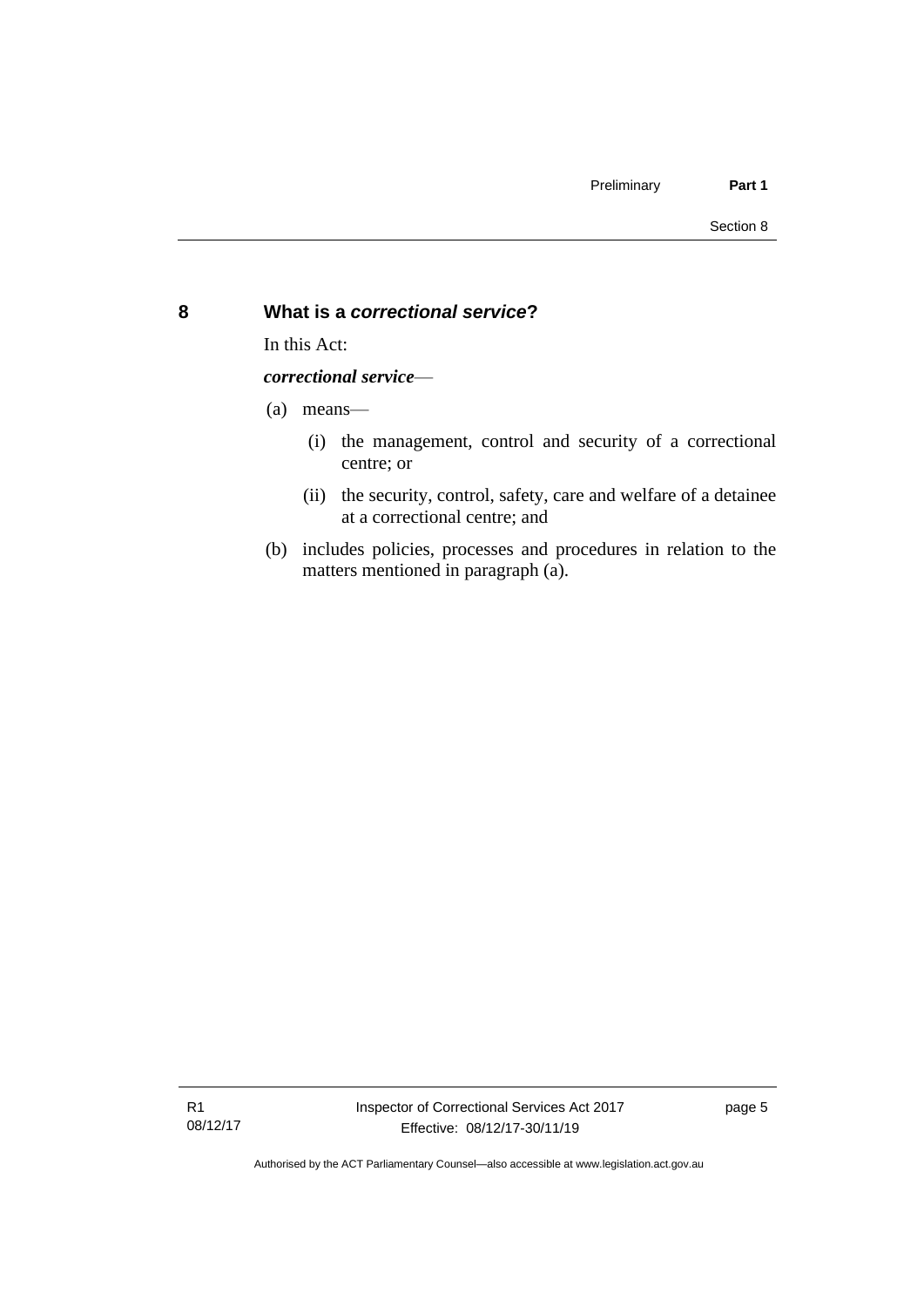# <span id="page-11-0"></span>**Part 2 Inspector of correctional services**

### <span id="page-11-1"></span>**Division 2.1 Appointment of inspector**

<span id="page-11-2"></span>

### **9 Appointment of inspector of correctional services**

- (1) The Executive must appoint a person as the inspector of correctional services.
	- *Note 1* For the making of appointments (including acting appointments), see the [Legislation Act,](http://www.legislation.act.gov.au/a/2001-14) pt 19.3.
	- *Note 2* In particular, an appointment may be made by naming a person or nominating the occupant of a position (see [Legislation Act,](http://www.legislation.act.gov.au/a/2001-14) s 207).
- (2) The appointment must be made in accordance with an open and accountable selection process.
- (3) However, the Executive must not appoint a person as the inspector unless satisfied that the person has the experience or expertise necessary to exercise the inspector's functions.
- (4) A person must not be appointed for a term of longer than 5 years.
	- *Note* A person may be reappointed to a position if the person is eligible to be appointed to the position (see [Legislation Act,](http://www.legislation.act.gov.au/a/2001-14) s 208 and dict, pt 1, def *appoint*).
- (5) The inspector's conditions of appointment are the conditions agreed between the Executive and the inspector that are stated in the instrument of appointment, subject to any determination under the *[Remuneration Tribunal Act 1995](http://www.legislation.act.gov.au/a/1995-55)*.
- (6) The appointment of the inspector is a notifiable instrument.

*Note* A notifiable instrument must be notified under the [Legislation Act.](http://www.legislation.act.gov.au/a/2001-14)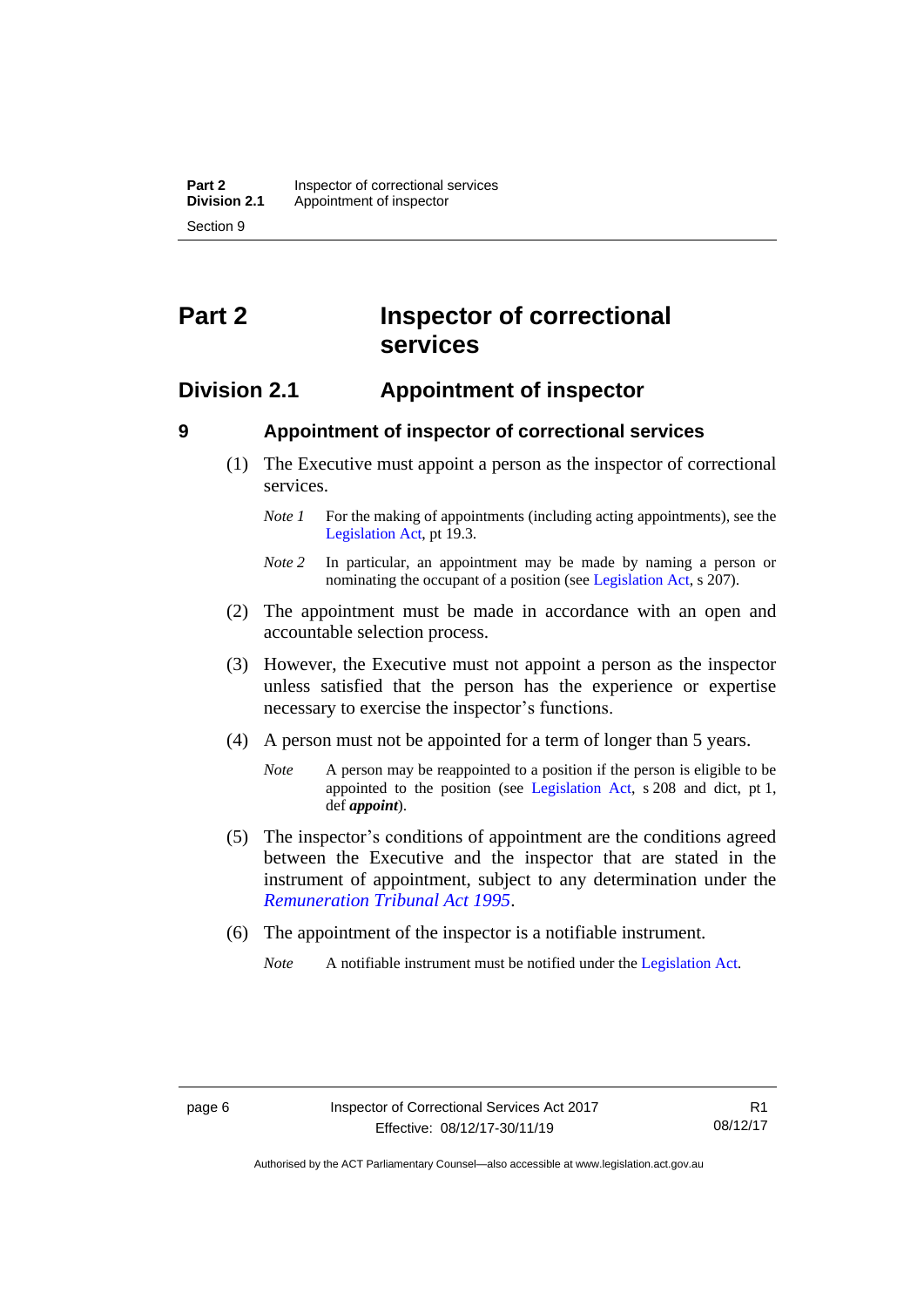### <span id="page-12-0"></span>**10 Disclosure of interests**

The inspector must give the Executive a written statement of the inspector's personal and financial interests within 7 days after—

- (a) the day the inspector is appointed; and
- (b) the first day of each financial year; and
- (c) the day there is a change in the interest.

### <span id="page-12-1"></span>**11 Inspector must not do inconsistent work etc**

The inspector must not—

- (a) have paid employment that is inconsistent with the inspector's functions; or
- (b) engage in any unpaid activity that is inconsistent with the inspector's functions.

### <span id="page-12-2"></span>**12 Ending appointment**

- (1) The Executive may end a person's appointment as the inspector—
	- (a) for misconduct; or
	- (b) if the person becomes bankrupt or personally insolvent; or
		- *Note Bankrupt or personally insolvent*—see the [Legislation Act,](http://www.legislation.act.gov.au/a/2001-14) dict, pt 1.
	- (c) if the person is convicted, in the ACT, of an offence punishable by imprisonment for at least 1 year; or
	- (d) if the person is convicted outside the ACT, in Australia or elsewhere, of an offence that, if it had been committed in the ACT, would be punishable by imprisonment for at least 1 year.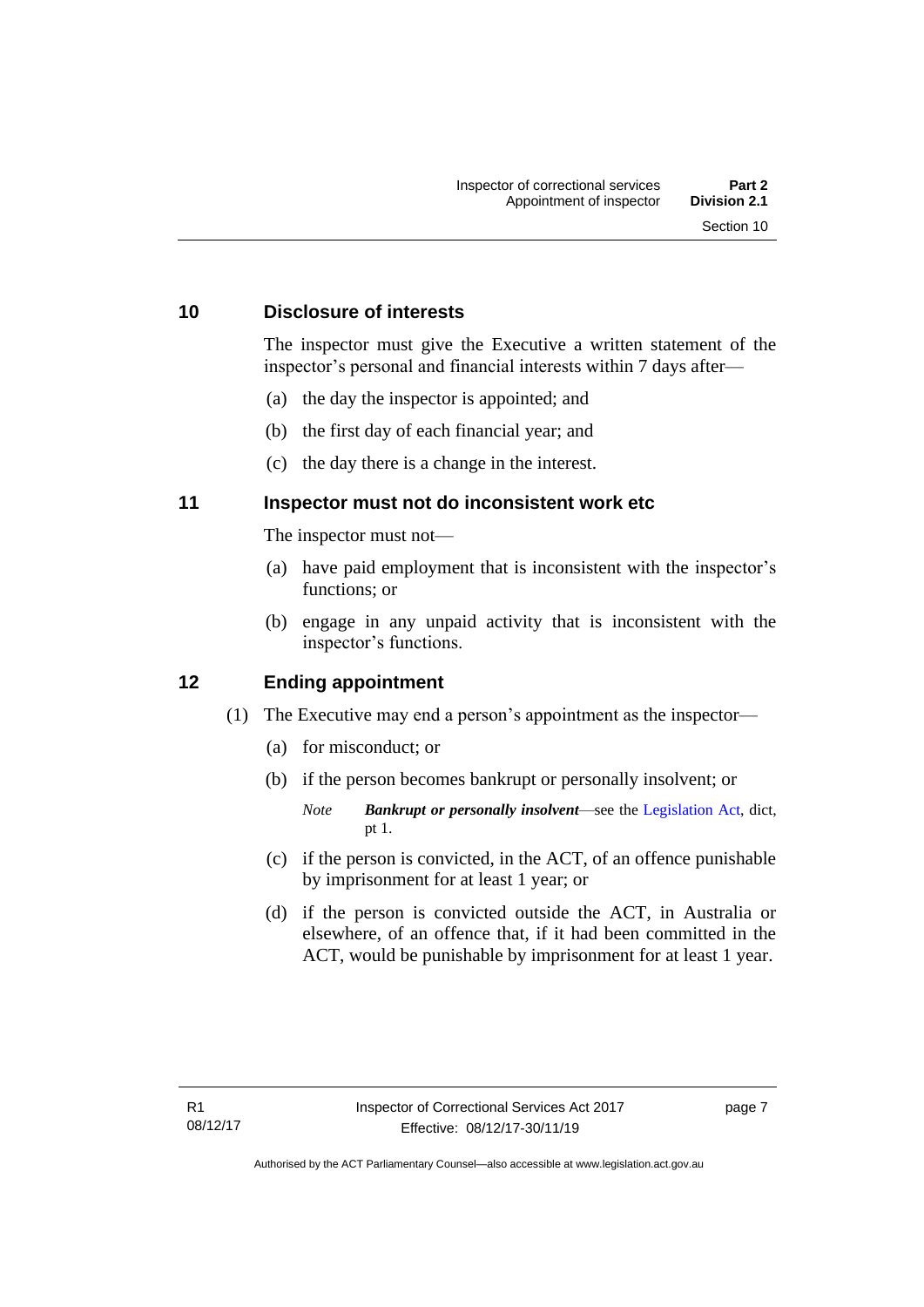- (2) The Executive must end the inspector's appointment for physical or mental incapacity, if the incapacity substantially affects the exercise of the inspector's functions.
	- *Note* A person's appointment also ends if the person resigns (see Legislation [Act,](http://www.legislation.act.gov.au/a/2001-14) s 210).

## <span id="page-13-0"></span>**Division 2.2 Office of the inspector**

### <span id="page-13-1"></span>**13 Inspector's staff**

- (1) The inspector may employ staff on behalf of the Territory.
- (2) The inspector's staff must be employed under the *[Public Sector](http://www.legislation.act.gov.au/a/1994-37)  [Management Act 1994](http://www.legislation.act.gov.au/a/1994-37)*.
	- *Note* The *[Public Sector Management Act 1994](http://www.legislation.act.gov.au/a/1994-37)*, div 8.2 applies to the inspector in relation to the employment of staff (see *[Public Sector Management Act](http://www.legislation.act.gov.au/a/1994-37)  [1994](http://www.legislation.act.gov.au/a/1994-37)*, s 152).

### <span id="page-13-2"></span>**14 Contractors**

- (1) The inspector may, on behalf of the Territory, engage a person under a contract to assist in the exercise of any function of the inspector.
- (2) Consultants may be engaged on terms decided by the inspector.
- (3) However, this section does not give the inspector a power to enter into a contract of employment with a contractor.

### <span id="page-13-3"></span>**15 Other arrangements for staff and facilities**

The inspector may arrange with the head of service to use the services of a public servant or Territory facilities.

*Note* The head of service may delegate powers in relation to the management of public servants to a public servant or another person (see *[Public Sector](http://www.legislation.act.gov.au/a/1994-37)  [Management Act 1994](http://www.legislation.act.gov.au/a/1994-37)*, s 18).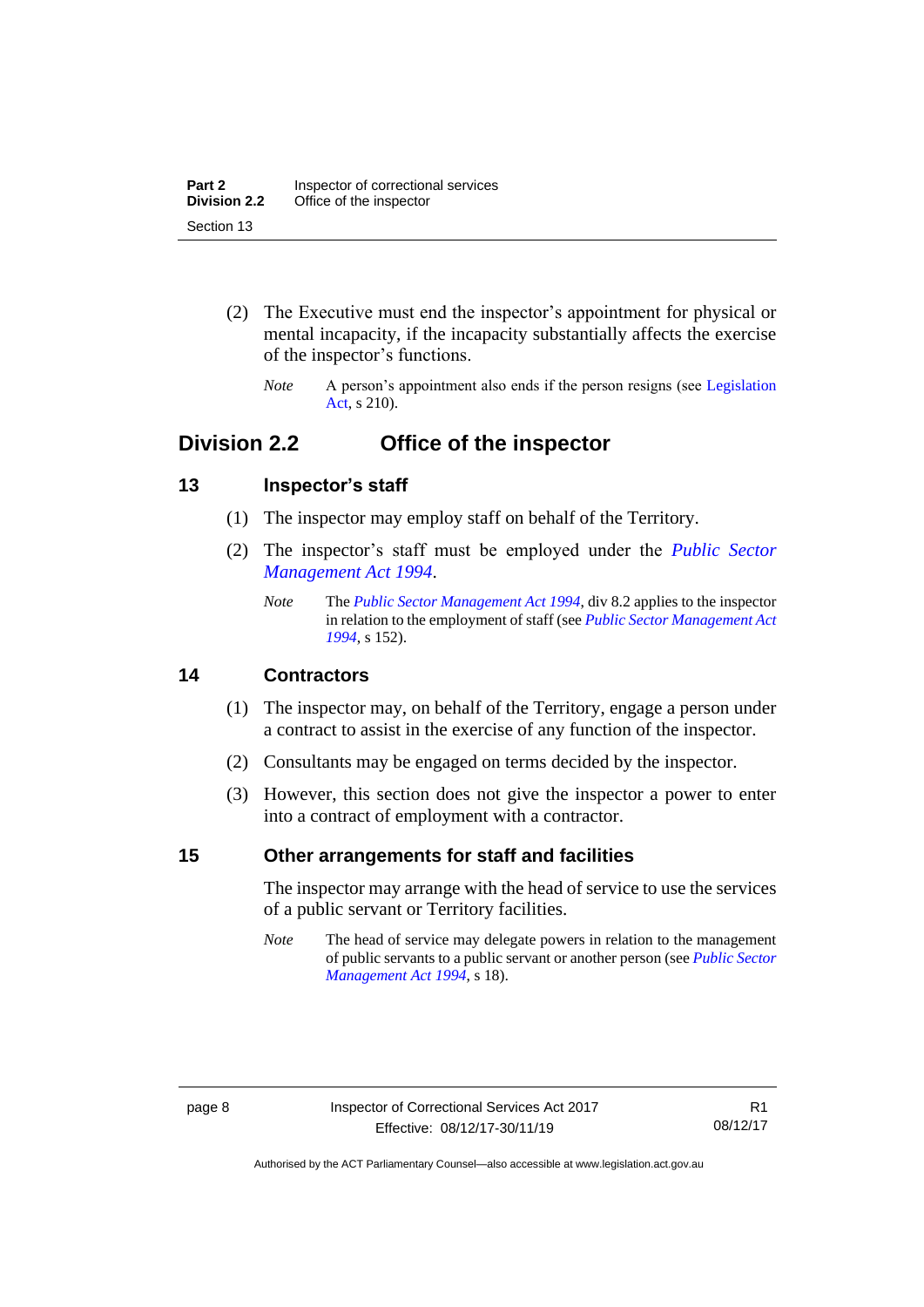### <span id="page-14-0"></span>**16 Delegation**

The inspector may delegate the inspector's functions under this Act to—

- (a) a member of staff mentioned in section 13 (Inspector's staff); or
- (b) a person engaged by the inspector under section 14 (Contractors).
- *Note* For the making of delegations and the exercise of delegated functions, see the [Legislation Act,](http://www.legislation.act.gov.au/a/2001-14) pt 19.4.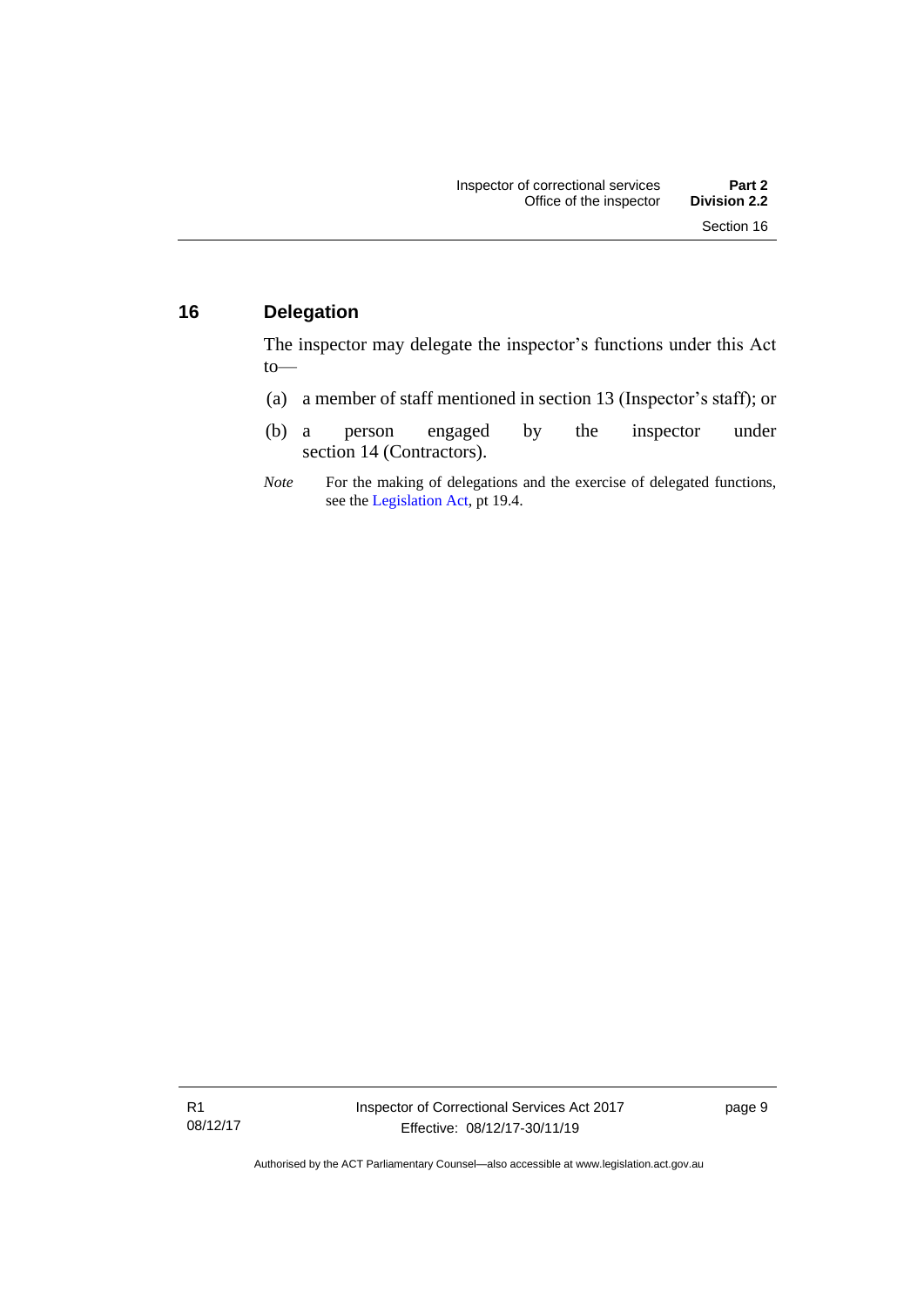Section 17

# <span id="page-15-0"></span>**Part 3 Inspector's functions and powers**

### <span id="page-15-1"></span>**17 Functions—generally**

- (1) The inspector has the following functions:
	- (a) to examine and review correctional centres;
	- (b) to examine and review correctional services;
	- (c) to review critical incidents at correctional centres or in the provision of correctional services;
	- (d) to report under part 4 (Reports by inspector);
	- (e) to exercise any other function given to the inspector under this Act or another territory law.
- (2) In this section:

*critical incident* means any event in a correctional centre or in the provision of correctional services that involves any of the following:

- (a) the death of a person;
- (b) a person's life being endangered;
- (c) an escape from custody;
- (d) a person being taken hostage;
- (e) a riot that results in significant disruption to a centre or service;
- (f) a fire that results in significant property damage;
- (g) an assault or use of force that results in a person being admitted to a hospital;
- (h) any other incident identified as a critical incident by a relevant Minister or relevant director-general.

R1 08/12/17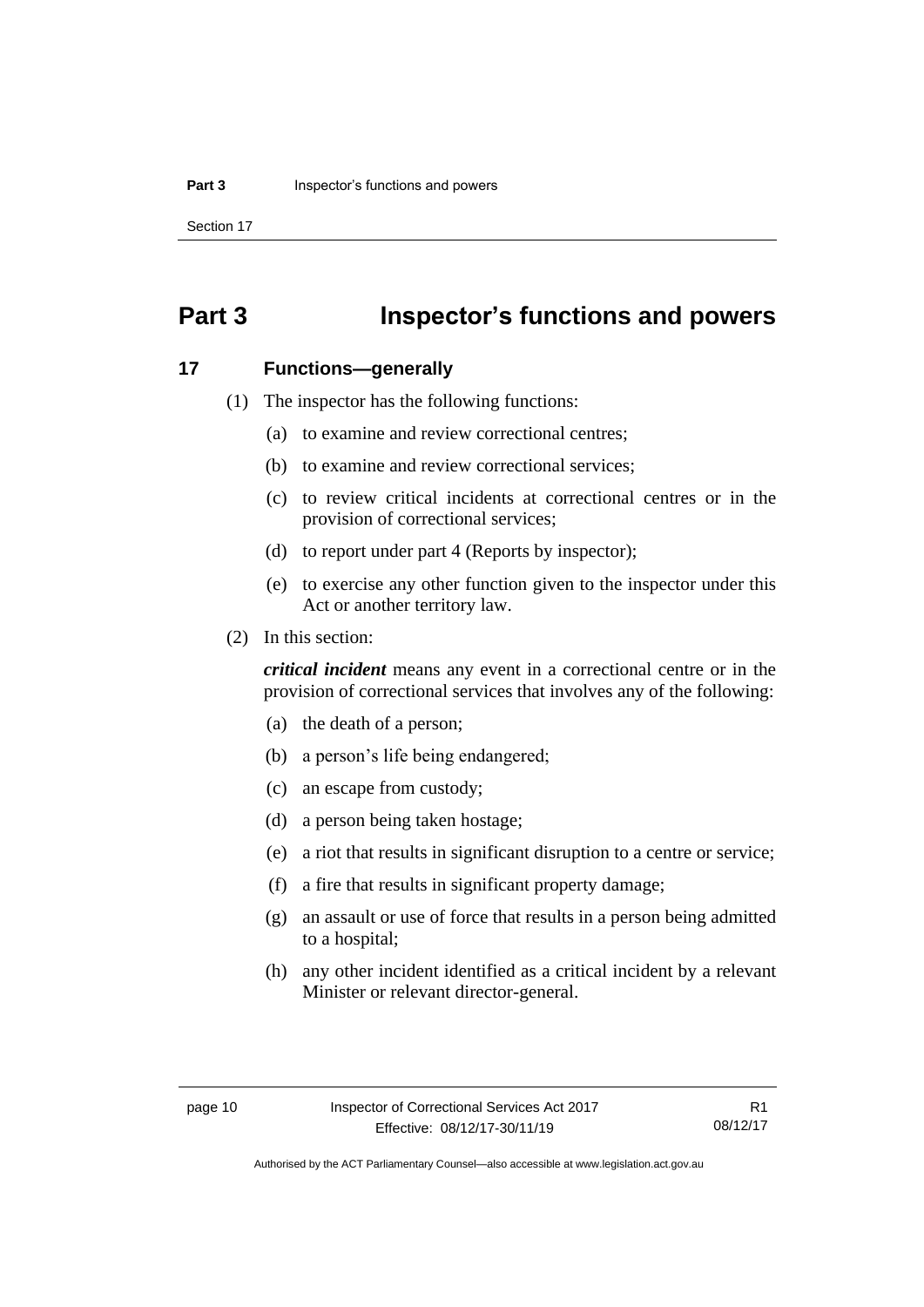### <span id="page-16-0"></span>**18 Functions—examination and review**

- (1) Subject to this Act, the inspector—
	- (a) must examine and review each place declared to be a correctional centre under the *[Corrections Management](http://www.legislation.act.gov.au/a/2007-15)  Act [2007](http://www.legislation.act.gov.au/a/2007-15)*, section 24 at least once every 2 years; and
	- (b) must examine and review correctional services at least once every 2 years; and
	- (c) may review a critical incident on the inspector's own initiative or as requested by a relevant Minister or relevant director-general.
- (2) In exercising a function under subsection (1), the inspector must, if appropriate and practicable, consult with people, or use staff, suitable to the cultural background or vulnerability of any detainee involved in a matter being examined or reviewed.

### **Examples**

- 1 if a review relates to Aboriginal or Torres Strait Islander detainees, it may be appropriate to consult with Aboriginal and Torres Strait Islander representatives
- 2 if a critical incident involves a person from a culturally or linguistically diverse background, it may be appropriate to use a staff member who has the same background
- 3 if a review relates to a person with disability, it may be appropriate to consult with an organisation representing the interests of people with disability
- 4 if a critical incident involves an interview with a female detainee, it may be appropriate, given the nature of the critical incident, for the detainee to be interviewed by a female
- *Note* An example is part of the Act, is not exhaustive and may extend, but does not limit, the meaning of the provision in which it appears (see [Legislation Act,](http://www.legislation.act.gov.au/a/2001-14) s 126 and s 132).
- (3) In this section:

*critical incident—*see section 17 (2).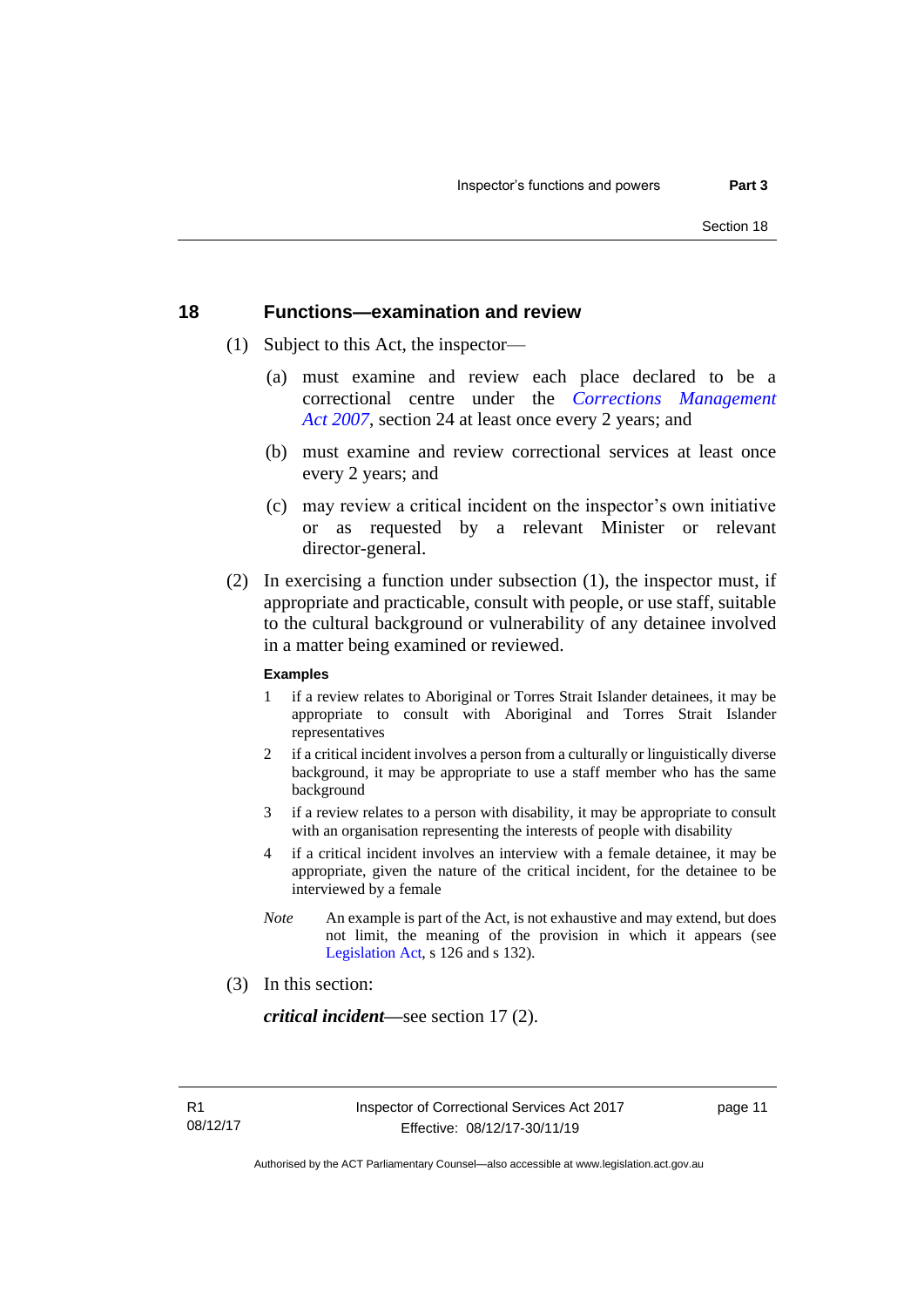Section 19

### <span id="page-17-0"></span>**19 Inspector may enter correctional centre etc**

- (1) The inspector may, at any time, enter a correctional centre at the inspector's own initiative.
- (2) The inspector may inspect the following:
	- (a) any document, including a health record, relating to—
		- (i) a detainee at the correctional centre; or
		- (ii) the provision of a correctional service;
	- (b) any other record required to be kept by the correctional centre;
	- (c) any part of the correctional centre;
	- (d) any vehicle or equipment used at a correctional centre or in the provision of correctional services.
- (3) The inspector may speak to, or privately interview—
	- (a) a person other than a detainee at the correctional centre; and
	- (b) a person involved in the provision of correctional services; and
	- (c) with the detainee's consent—a detainee.

### **Examples—par (b)**

- 1 a health worker providing a health service to a detainee
- 2 a contractor providing an educational service to a detainee
- *Note* An example is part of the Act, is not exhaustive and may extend, but does not limit, the meaning of the provision in which it appears (see [Legislation Act,](http://www.legislation.act.gov.au/a/2001-14) s 126 and s 132).
- (4) If the inspector wants to speak to or interview a detainee, the inspector must—
	- (a) ask the detainee if the detainee wants a support person to be present during the talk or interview; and
	- (b) ensure the detainee is able to contact a support person as soon as practicable.

R1 08/12/17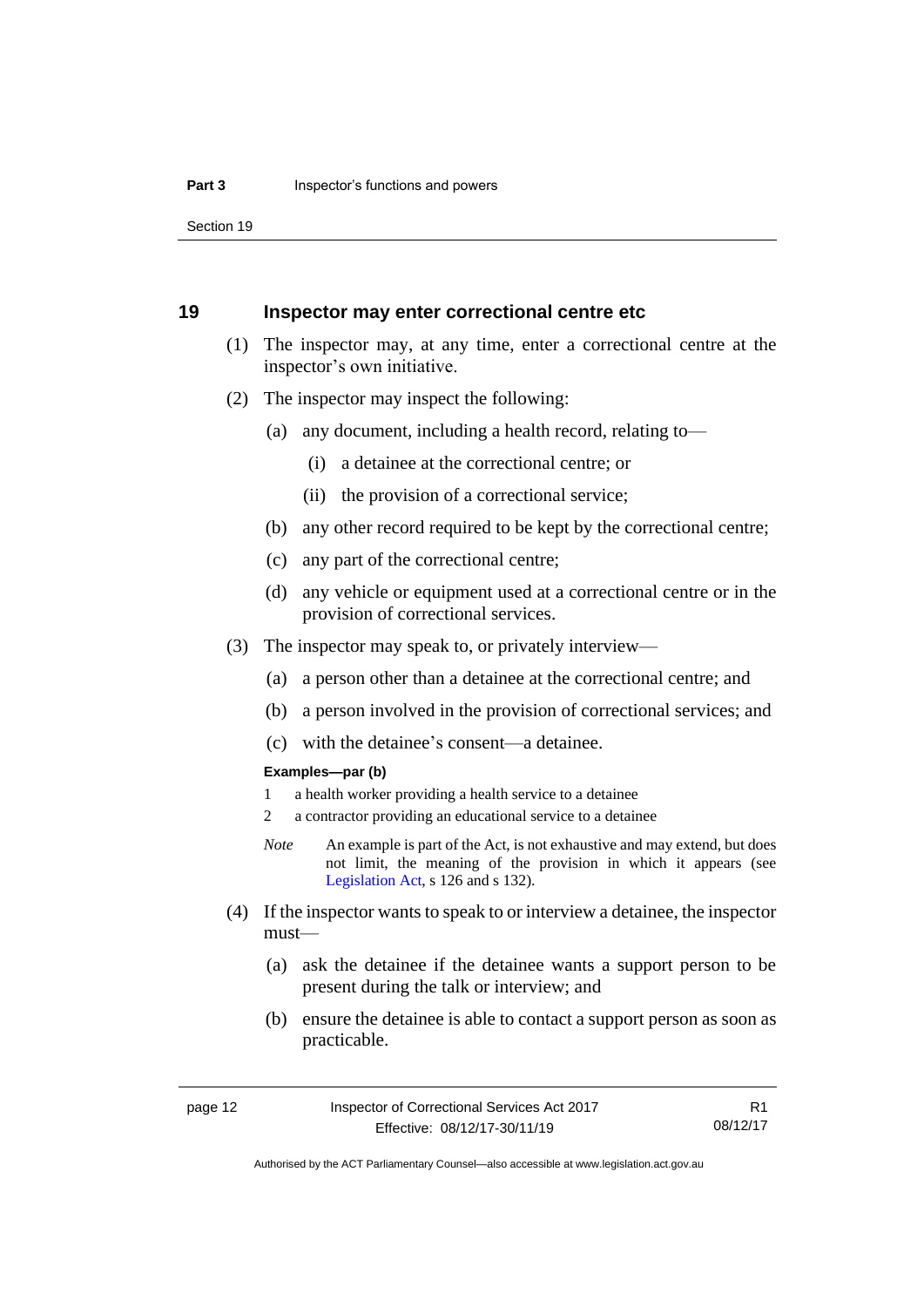(5) The inspector may take any equipment reasonably required to effectively conduct an inspection of a correctional centre.

**Examples—equipment reasonably required**

- 1 a recording device
- 2 a camera
- (6) In this section:

*health record*—see the *[Health Records \(Privacy and Access\)](http://www.legislation.act.gov.au/a/1997-125)  Act [1997](http://www.legislation.act.gov.au/a/1997-125)*, dictionary.

*privately interview* means speaking with a person without the presence of any other person and without surveillance by electronic or other means.

### <span id="page-18-0"></span>**20 Inspection guidelines**

- (1) The Minister may make guidelines about a matter the inspector must review, examine or report on in relation to a correctional centre or service.
- (2) A guideline is a notifiable instrument.

*Note* A notifiable instrument must be notified under the [Legislation Act.](http://www.legislation.act.gov.au/a/2001-14)

### <span id="page-18-1"></span>**21 Access to correctional centres etc**

- (1) If requested by the inspector, the relevant director-general must ensure that the inspector—
	- (a) is given access to—
		- (i) all parts of a correctional centre; and
		- (ii) any vehicle or equipment used in a correctional centre or in the provision of a correctional service; and
	- (b) is able to talk to each detainee in the correctional centre at any time.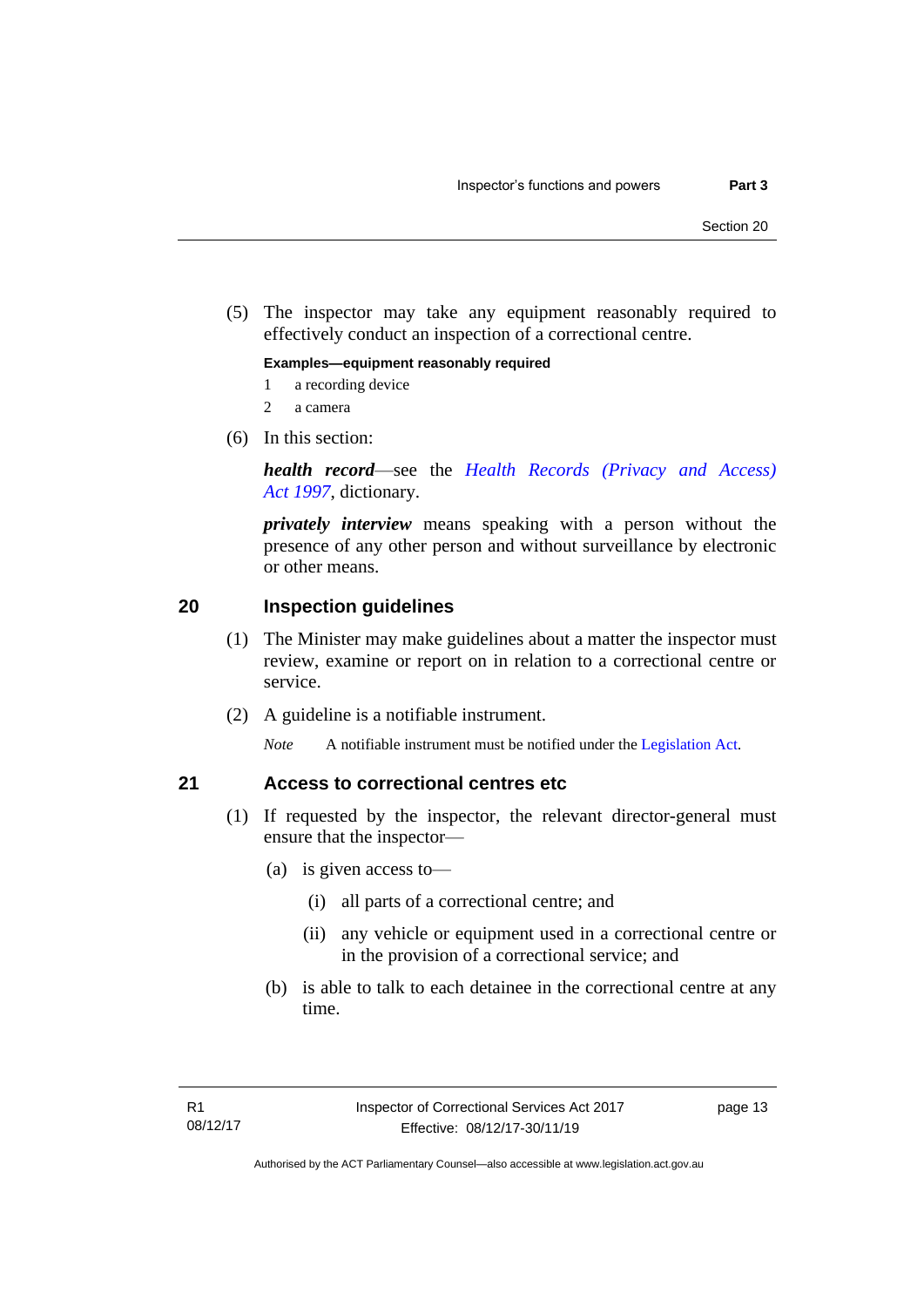Section 22

(2) A person must not, without reasonable excuse, obstruct or hinder the inspector in the exercise of the inspector's functions.

Maximum penalty: 50 penalty units, imprisonment for 6 months or both.

### <span id="page-19-0"></span>**22 Power to ask for information, documents and other things**

- (1) This section applies if the inspector believes, on reasonable grounds, that a person can provide information or produce a document or something else relevant to an examination or review under section 18.
- (2) The inspector may, by written notice given to the person, require the person to provide the information or produce the document or other thing.
- (3) The notice must state how, and the time within which, the person must comply with the requirement.
- (4) A person commits an offence if—
	- (a) the person is required by a notice under this section to provide information to the inspector; and
	- (b) the person fails to provide the information to the inspector as required.

Maximum penalty: 50 penalty units.

- *Note 1* The [Legislation Act,](http://www.legislation.act.gov.au/a/2001-14) s 170 and s 171 deal with the application of the privilege against self-incrimination and client legal privilege.
- *Note 2* Giving false information is an offence against th[e Criminal Code,](http://www.legislation.act.gov.au/a/2002-51) s 338.
- (5) Subsection (4) does not apply—
	- (a) to a detainee; or
	- (b) if the person has a reasonable excuse for failing to provide the information to the inspector as required.
- (6) A person commits an offence if—

R1 08/12/17

Authorised by the ACT Parliamentary Counsel—also accessible at www.legislation.act.gov.au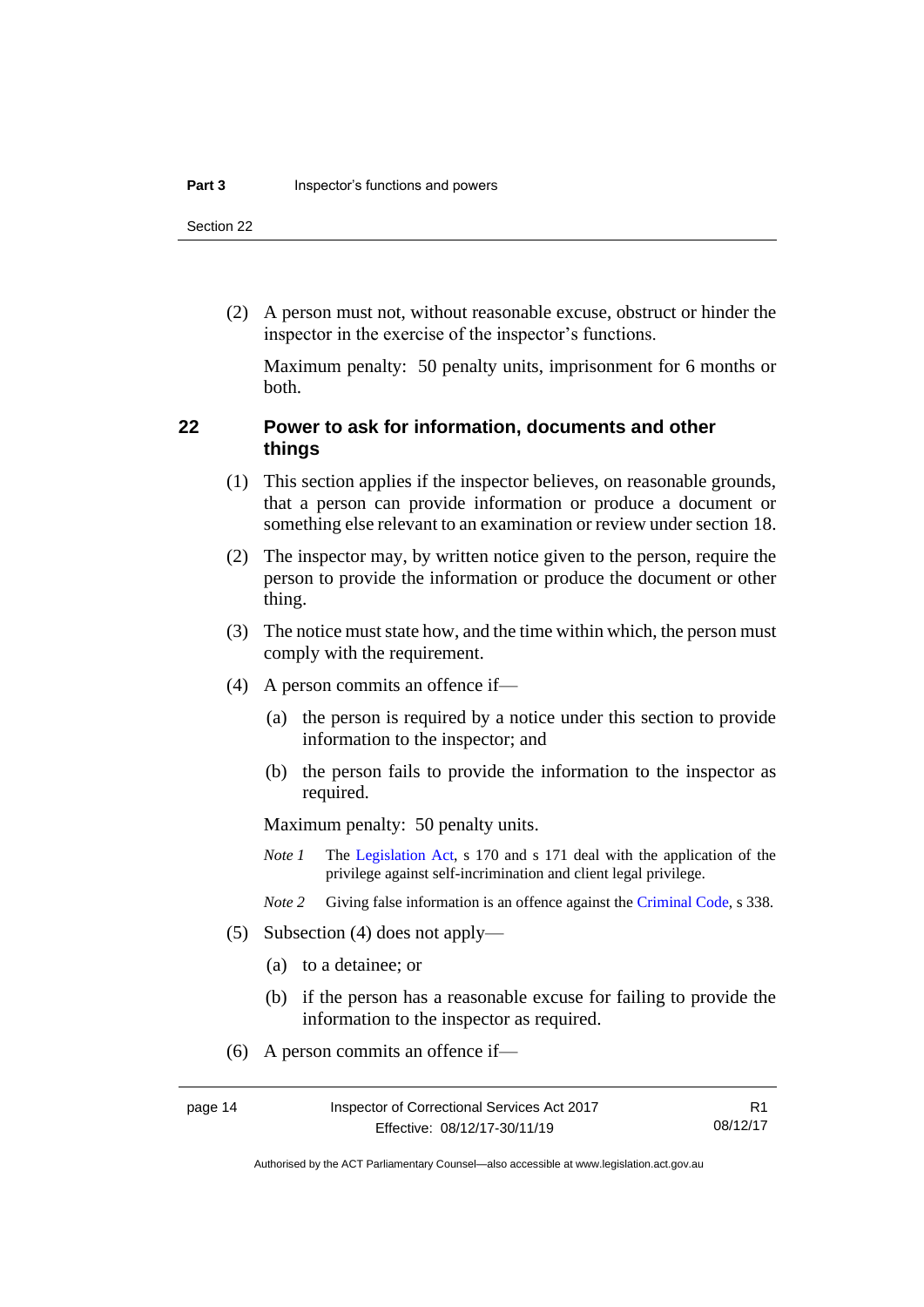- (a) the person is required by a notice under this section to produce to the inspector a document or other thing; and
- (b) the person fails to produce the document or other thing to the inspector as required.

Maximum penalty: 50 penalty units.

- (7) Subsection (6) does not apply—
	- (a) to a detainee; or
	- (b) if the person has a reasonable excuse for failing to produce the document or other thing to the inspector as required.
	- *Note* The defendant has an evidential burden in relation to the matters mentioned in ss (5) and (7) (see [Criminal Code,](http://www.legislation.act.gov.au/a/2002-51) s 58).

### <span id="page-20-0"></span>**23 Requiring attendance etc**

(1) If the inspector believes, on reasonable grounds, that someone can provide information relevant to an examination or review under section 18, the inspector may, by written notice given to the person, require the person to attend before a named person (an *interviewer*), at a reasonable time and place stated in the notice, to answer questions relevant to the examination or review.

*Note* For how documents may be served, see th[e Legislation Act,](http://www.legislation.act.gov.au/a/2001-14) pt 19.5.

- (2) A person who attends before an interviewer under a notice under subsection (1) must continue to attend as reasonably required by the interviewer to answer questions relevant to the examination or review.
- (3) A person commits an offence if—
	- (a) the person is required by a notice under subsection (1) to attend before an interviewer to answer questions in relation to an examination or review; and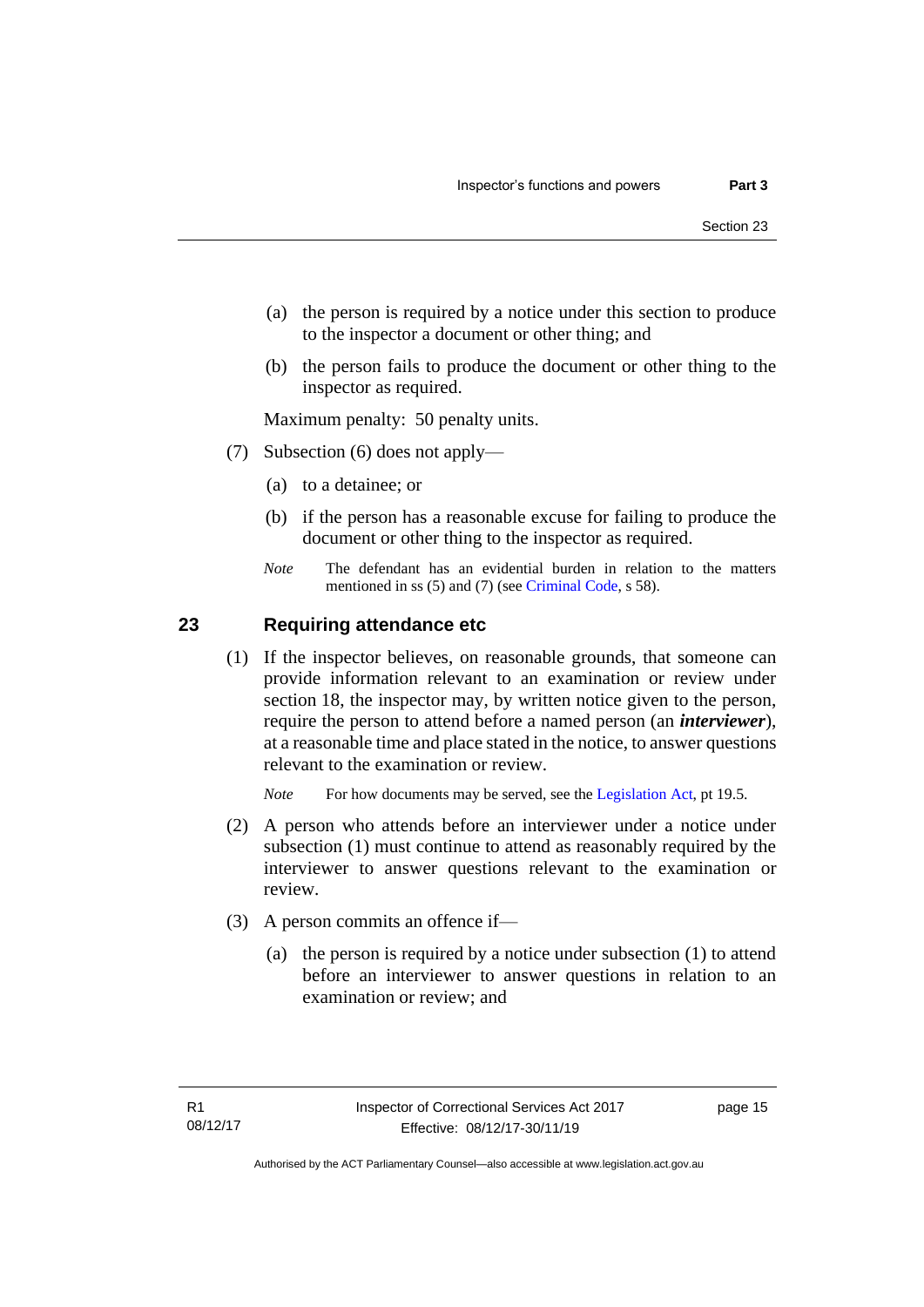(b) the person does not attend before the interviewer as required.

Maximum penalty: 50 penalty units.

- (4) Subsection (3) does not apply—
	- (a) to a detainee; or
	- (b) if the person has a reasonable excuse for not attending before the interviewer as required.
- (5) A person commits an offence if—
	- (a) the person is required by a notice under subsection (1) to attend before an interviewer to answer questions in relation to an examination or review; and
	- (b) the person attends before the interviewer as required; and
	- (c) the person fails to continue to attend as reasonably required by the interviewer to answer questions relevant to the examination or review.

Maximum penalty: 50 penalty units.

- (6) Subsection (5) does not apply—
	- (a) to a detainee; or
	- (b) if the person has a reasonable excuse for failing to continue to attend as required by the interviewer.
- (7) A person commits an offence if—
	- (a) the person is required by a notice under subsection (1) to attend before an interviewer to answer questions in relation to an examination or review; and
	- (b) the person attends before the interviewer as required; and
	- (c) the interviewer requires the person to answer a question; and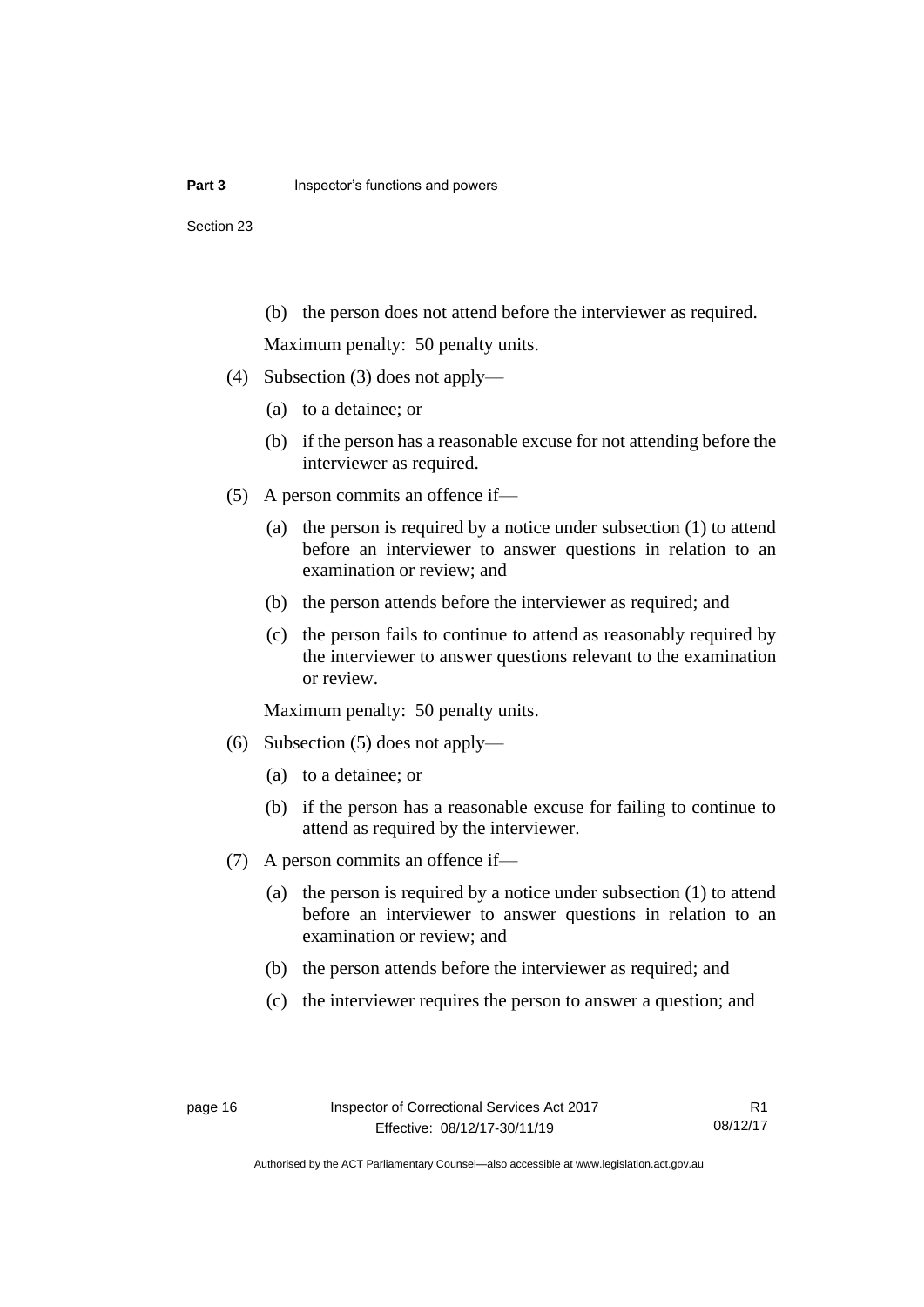(d) the person fails to answer the question.

Maximum penalty: 50 penalty units.

- *Note 1* The [Legislation Act,](http://www.legislation.act.gov.au/a/2001-14) s 170 and s 171 deal with the application of the privilege against self-incrimination and client legal privilege.
- *Note 2* Giving false information is an offence against th[e Criminal Code,](http://www.legislation.act.gov.au/a/2002-51) s 338.
- (8) Subsection (7) does not apply—
	- (a) to a detainee; or
	- (b) if the person has a reasonable excuse for failing to answer the question.
	- *Note* The defendant has an evidential burden in relation to the matters mentioned in ss (4), (6) and (8) (see [Criminal Code,](http://www.legislation.act.gov.au/a/2002-51) s 58).

### <span id="page-22-0"></span>**24 Inspector may keep document or other thing etc**

- (1) If a document or something else is produced in accordance with a requirement under section 22, the inspector—
	- (a) may take possession of, make copies of, or take extracts from, the document or may take possession of the other thing; and
	- (b) may keep the document or other thing for the period that is necessary for the consideration to which the document or thing relates; and
	- (c) during that period, must allow anyone who would be entitled to inspect the document or other thing, if it were not in the possession of the inspector, to inspect it and, for a document, make copies of, or take extracts from, it.
- (2) The inspector must return a document or something else produced in accordance with a requirement under section 22, if the inspector is no longer entitled to keep the document or thing under this section.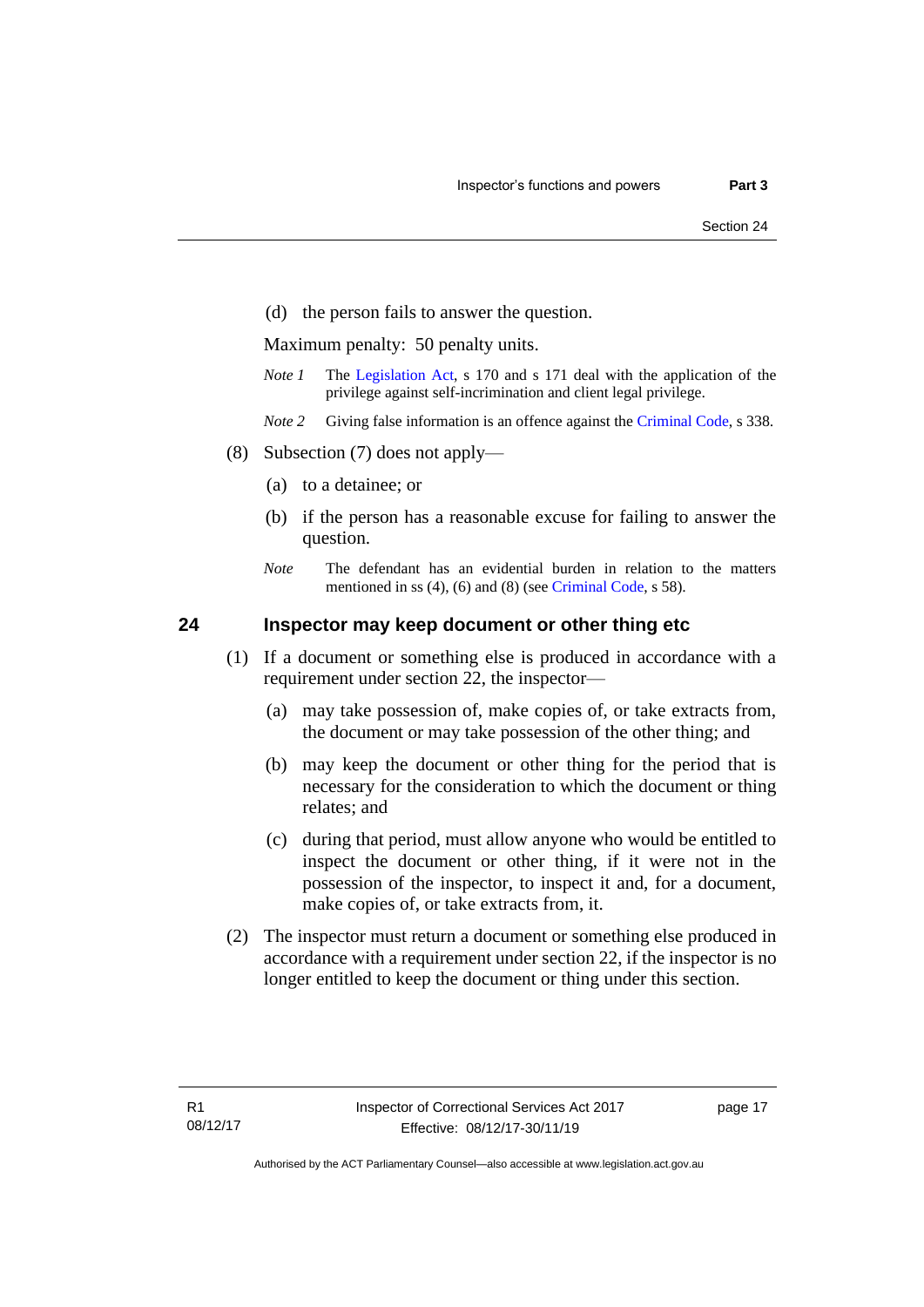Section 25

### <span id="page-23-0"></span>**25 Privileges against self-incrimination and exposure to civil penalty**

- (1) This section applies if a person is required by a notice under section 22 to provide information or produce a document or other thing.
- (2) This section also applies if—
	- (a) a person is attending before an interviewer in accordance with a requirement under section 23; and
	- (b) the interviewer requires the person to answer a question.
- (3) The person cannot rely on the common law privileges against self-incrimination and exposure to the imposition of a civil penalty to refuse to provide the information, produce the document or other thing or answer the question.

*Note* The [Legislation Act,](http://www.legislation.act.gov.au/a/2001-14) s 171 deals with client legal privilege.

- (4) However, any information, document or other thing obtained, directly or indirectly, because of providing the information, the producing of the document or other thing, or the answering of the question is not admissible in evidence against the person in a civil or criminal proceeding, other than a proceeding for—
	- (a) an offence under section 22 or section 23; or
	- (b) any other offence in relation to the falsity of the information, document, other thing or answer.

### <span id="page-23-1"></span>**26 Offence—taking detrimental action**

- (1) A person (the *retaliator*) commits an offence if—
	- (a) another person gives, or proposes to give, information, documents or evidence (a *disclosure*) to the inspector for this Act; and

R1 08/12/17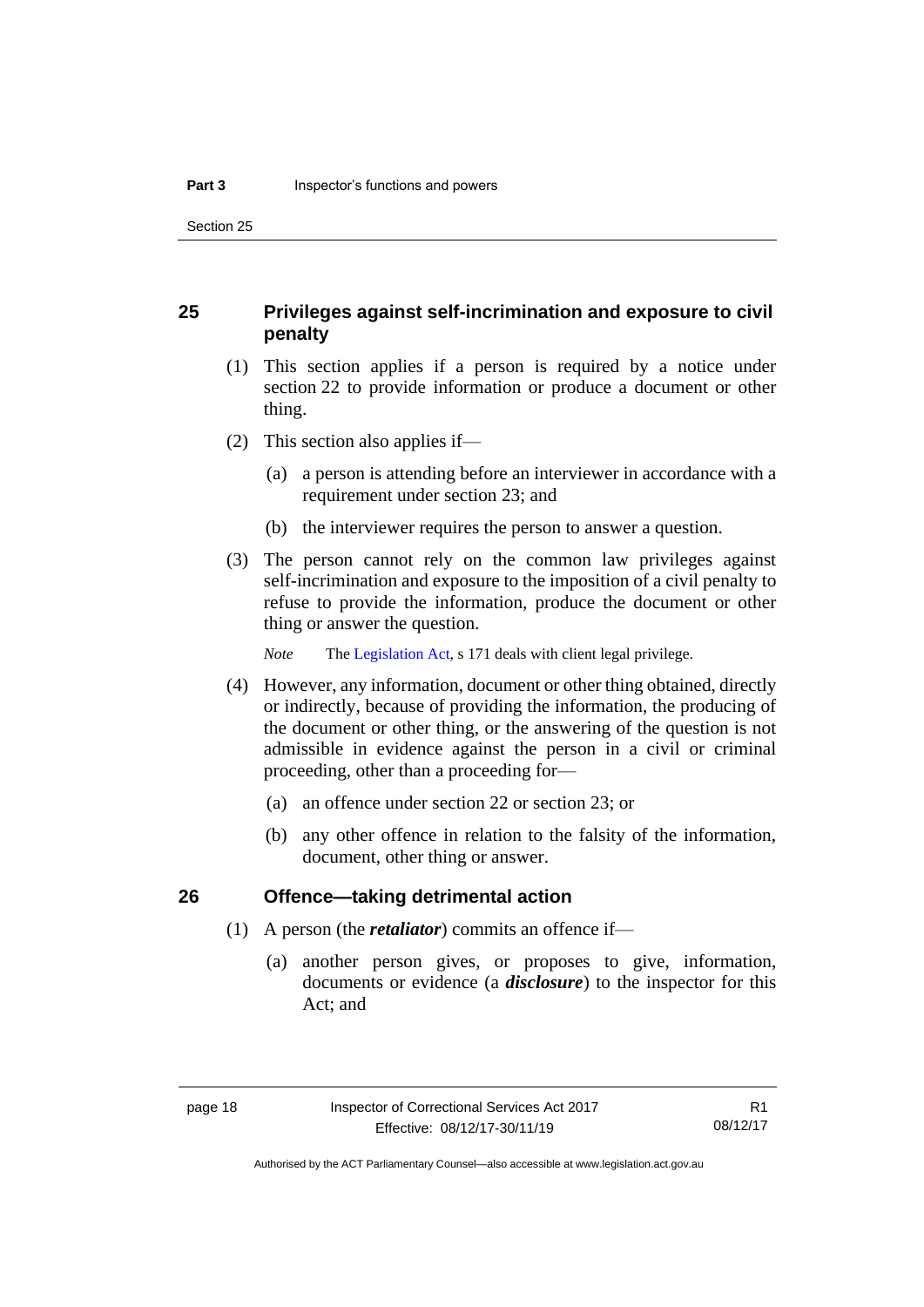(b) the retaliator takes detrimental action against another person because of a disclosure.

Maximum penalty: 100 penalty units, imprisonment for 1 year or both.

- (2) For this section, a retaliator *takes* detrimental action because of a disclosure if the retaliator takes, or threatens to take, detrimental action against someone else because—
	- (a) a person has made, or intends to make, a disclosure; or
	- (b) the retaliator believes that a person has made or intends to make a disclosure.
- (3) In determining whether a retaliator has taken detrimental action because of a disclosure, it is sufficient if a reason mentioned in subsection (2) is a contributing reason.
- (4) For this section:

*detrimental action* is action that involves—

- (a) discriminating against a person by treating, or proposing to treat, the person unfavourably in relation to the person's reputation, career, profession, employment or trade; or
- (b) harassing or intimidating a person; or
- (c) injuring a person; or
- (d) damaging a person's property.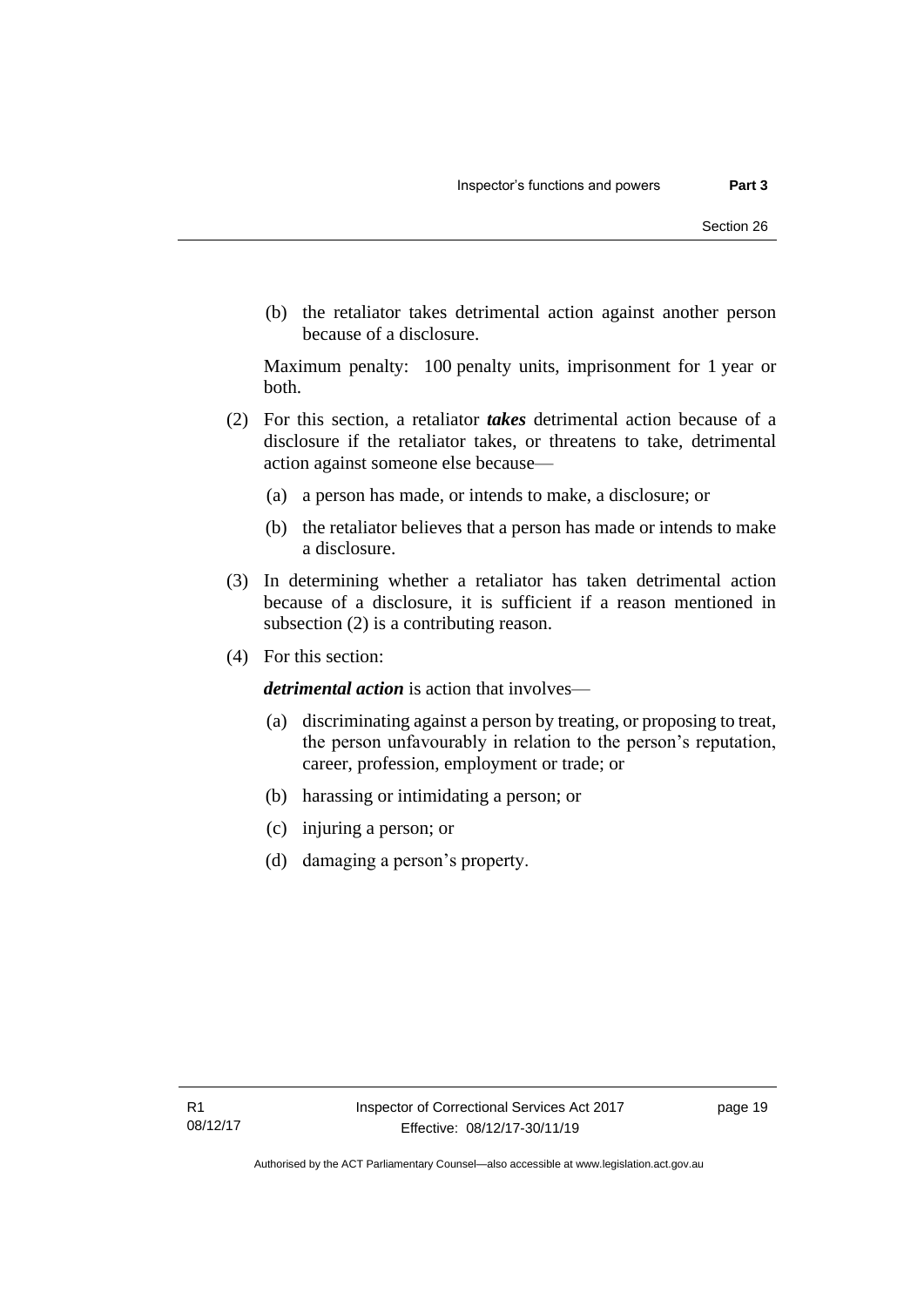### **Part 4** Reports by inspector

Section 27

# <span id="page-25-0"></span>**Part 4 Reports by inspector**

### <span id="page-25-1"></span>**27 Inspector to give reports to Legislative Assembly**

- (1) The inspector must give a report on each examination and review conducted by the inspector to the Legislative Assembly within 6 months of completing the examination and review.
- (2) A report must include the following:
	- (a) an evaluation of the correctional centre and correctional services that were subject to examination and review;
	- (b) an assessment of the delivery of correctional services and the operation of correctional centres that were subject to examination and review;
	- (c) an assessment about whether the rights under international and territory law of detainees at a correctional centre subject to review are protected;
	- (d) an assessment about whether law, policy and procedures applying to the correctional centre or service subject to review reflect best practice standards;
	- (e) any recommendations of the inspector in relation to changes required to the infrastructure at correctional centres, correctional policies and procedures or the law applying to correctional centres or services;
	- (f) a statement about a matter that has been referred under section 32 (Inspector may refer matter to investigative entity) or section 34 (Oversight entities may refer matter to inspector);
	- (g) a statement about whether any part of the report is to be kept confidential due to public interest considerations against disclosure.
- (3) The relevant Minister may extend a period mentioned in subsection (1) by an additional period of no more than 12 months.

R1 08/12/17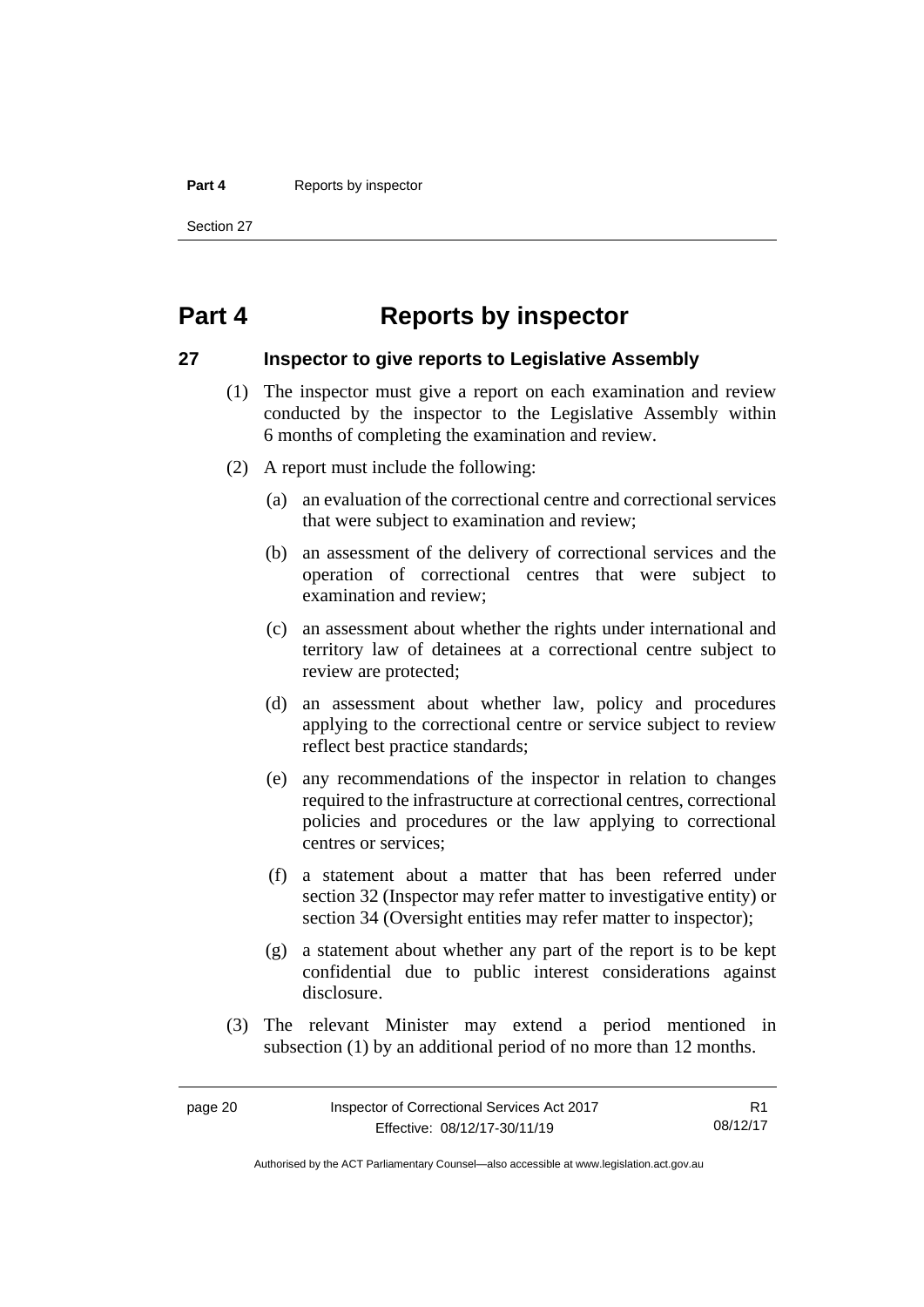### <span id="page-26-0"></span>**28 Public interest considerations**

- (1) In preparing a report under section 27, the inspector must consider whether any part of the report must be kept confidential because—
	- (a) there are public interest considerations against disclosure; and
	- (b) those considerations outweigh the public interest in favour of disclosure.
- (2) There is a public interest against disclosure if disclosure of the information could reasonably have any of the following effects:
	- (a) undermining security or good order at a correctional centre;
	- (b) assisting anyone in escaping or attempting to escape from detention;
	- (c) undermining national security (within the meaning of the *[National Security Information \(Criminal and Civil Proceedings\)](https://www.legislation.gov.au/Series/C2004A01385)  [Act 2004](https://www.legislation.gov.au/Series/C2004A01385)* (Cwlth));
	- (d) identifying or allowing the identification of any person detained, working or otherwise at a correctional centre;
	- (e) undermining the procedures or systems in place to safeguard the life, health and safety of a corrections officer or any other person at a correctional centre;
	- (f) revealing or tending to reveal the identity of a person disclosing information to the inspector or undermining the future supply of information to the inspector.
- (3) The following matters must not be taken into account in deciding whether there is a public interest against disclosure:
	- (a) causing embarrassment to, or a loss of confidence in, the Executive, a Minister or a director-general;
	- (b) the possibility that the information may be misunderstood or misinterpreted by a person.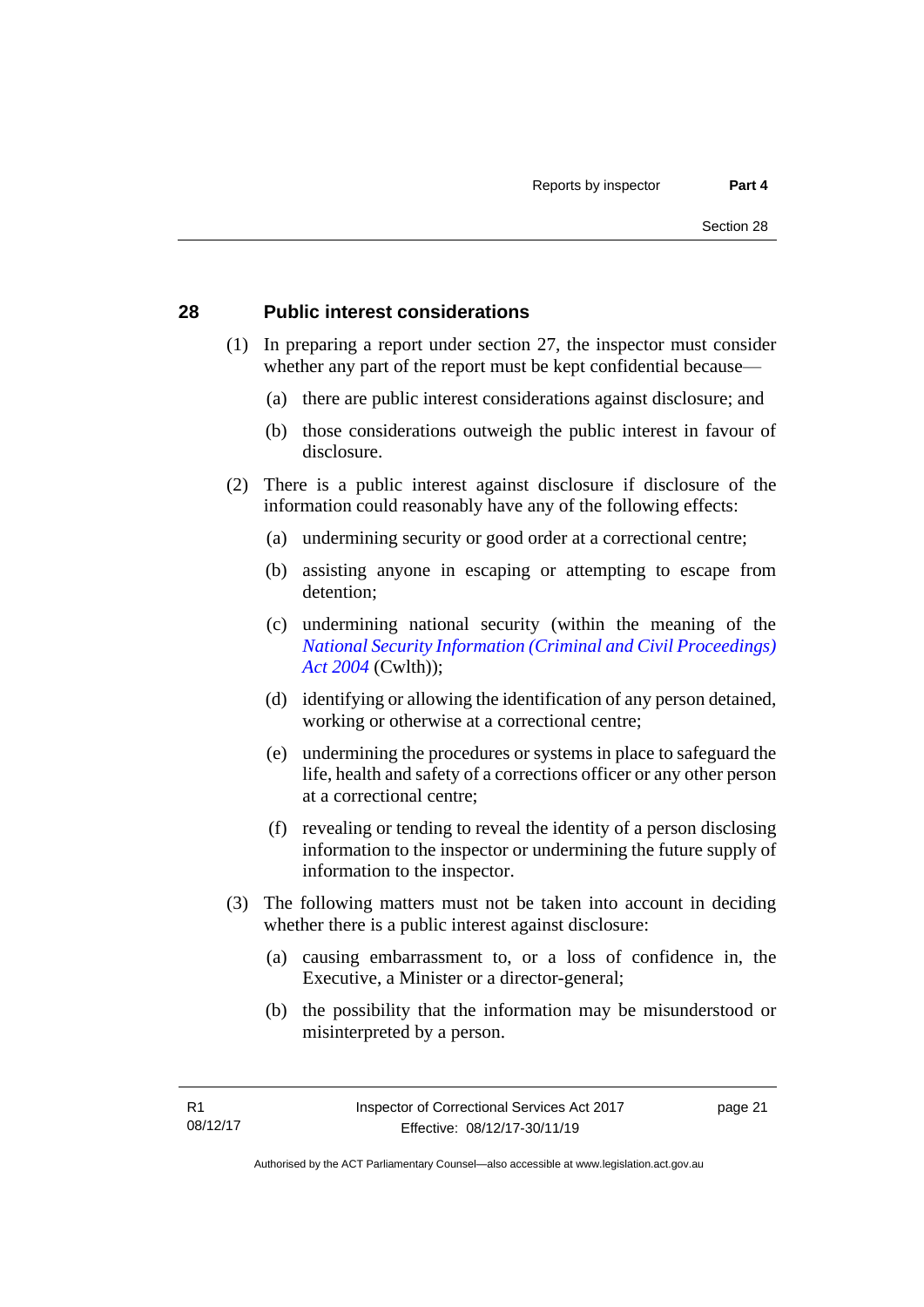### **Part 4** Reports by inspector

Section 29

### <span id="page-27-0"></span>**29 Draft report to relevant Minister and director-general**

- (1) The inspector must give a draft copy of a report prepared under section 27 to the relevant Minister and relevant director-general at least 6 weeks before giving the report to the Legislative Assembly.
- (2) The relevant Minister and relevant director-general may provide comments in relation to the draft report to the inspector within the 6-week period.
- (3) The inspector—
	- (a) must consider any comments made under subsection (2); and
	- (b) may include the comments provided by the relevant Minister and relevant director-general as an attachment to the report; and
	- (c) may, if the inspector is satisfied that amendment is an appropriate response to the comments, amend the draft report.

### <span id="page-27-1"></span>**30 Report to Legislative Assembly**

- (1) The inspector must give a report prepared under section 27 to the Speaker.
- (2) The Speaker must present the report to the Legislative Assembly within 5 sitting days after receiving the report.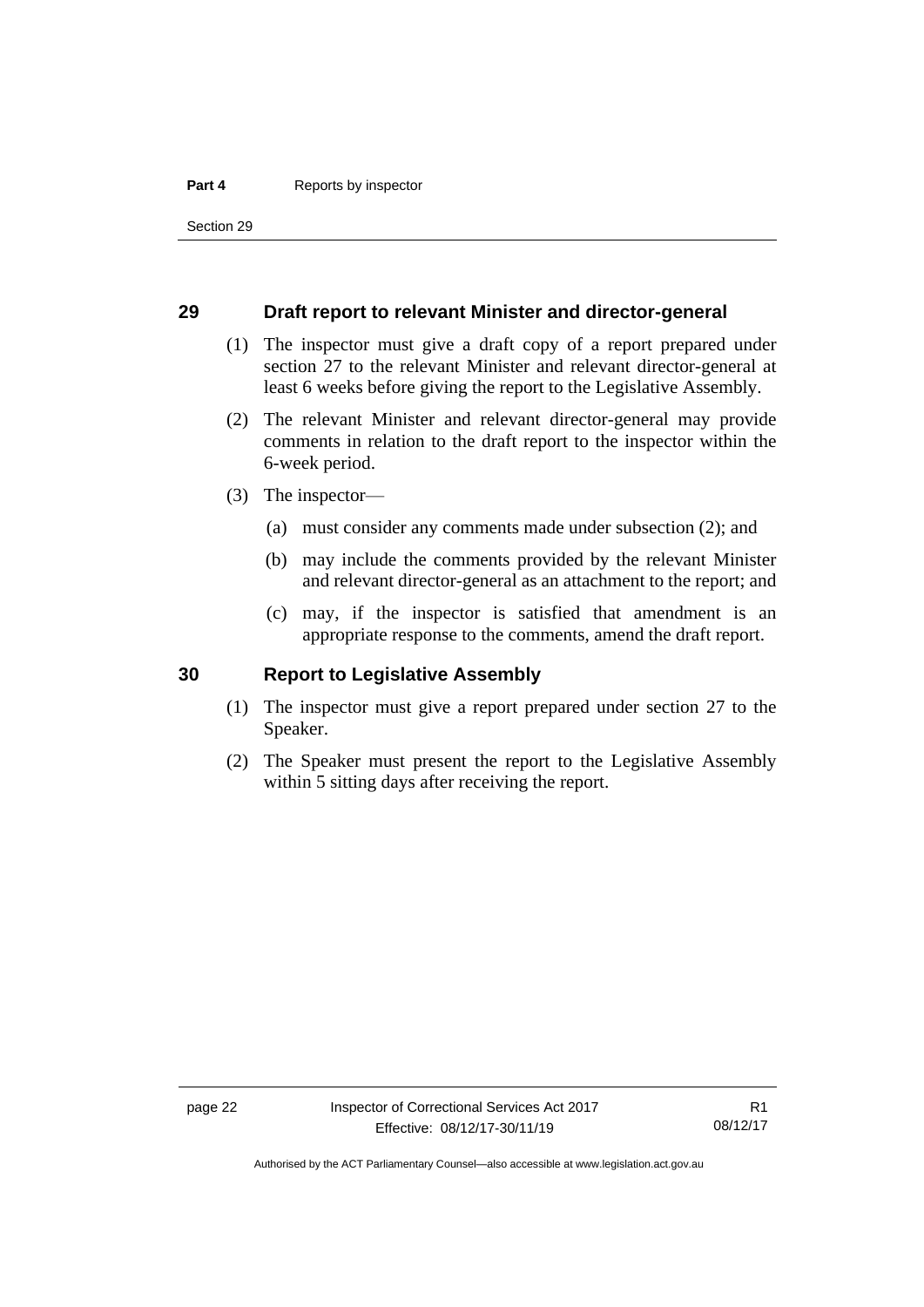# <span id="page-28-0"></span>**Part 5 Cooperation and referral between inspector and other entities**

### <span id="page-28-1"></span>**31 Cooperation with other entities**

- (1) The inspector must ensure that the inspector's functions are exercised in a way that does not delay or unnecessarily duplicate the exercise of functions by the following entities:
	- (a) a person exercising a function under the *[Auditor-General](http://www.legislation.act.gov.au/a/1996-23)  Act [1996](http://www.legislation.act.gov.au/a/1996-23)*, the *[Human Rights Act](http://www.legislation.act.gov.au/a/2004-5) 2004*, the *[Human Rights](http://www.legislation.act.gov.au/a/2005-40)  [Commission Act](http://www.legislation.act.gov.au/a/2005-40) 2005* or the *[Ombudsman Act](http://www.legislation.act.gov.au/a/alt_a1989-45co) 1989*;
	- (b) an official visitor under the *[Official Visitor Act 2012](http://www.legislation.act.gov.au/a/2012-33)*;
	- (c) an adjudicator conducting a review of a segregation or disciplinary decision under the *[Corrections Management](http://www.legislation.act.gov.au/a/2007-15)  Act [2007](http://www.legislation.act.gov.au/a/2007-15)*;
	- (d) a police officer investigating a fraud or other criminal matter;
	- (e) a coroner exercising a function under the *[Coroners Act](http://www.legislation.act.gov.au/a/1997-57) 1997*.
- (2) The inspector may enter into an arrangement with an entity mentioned in subsection (1) to assist in—
	- (a) avoiding delay and unnecessary duplication of statutory functions; or
	- (b) efficiently managing the interaction of the statutory functions of the parties to the arrangement.

### <span id="page-28-2"></span>**32 Inspector may refer matter to investigative entity**

(1) This section applies if the inspector reasonably believes that a matter can be more appropriately dealt with by an investigative entity other than the inspector.

Authorised by the ACT Parliamentary Counsel—also accessible at www.legislation.act.gov.au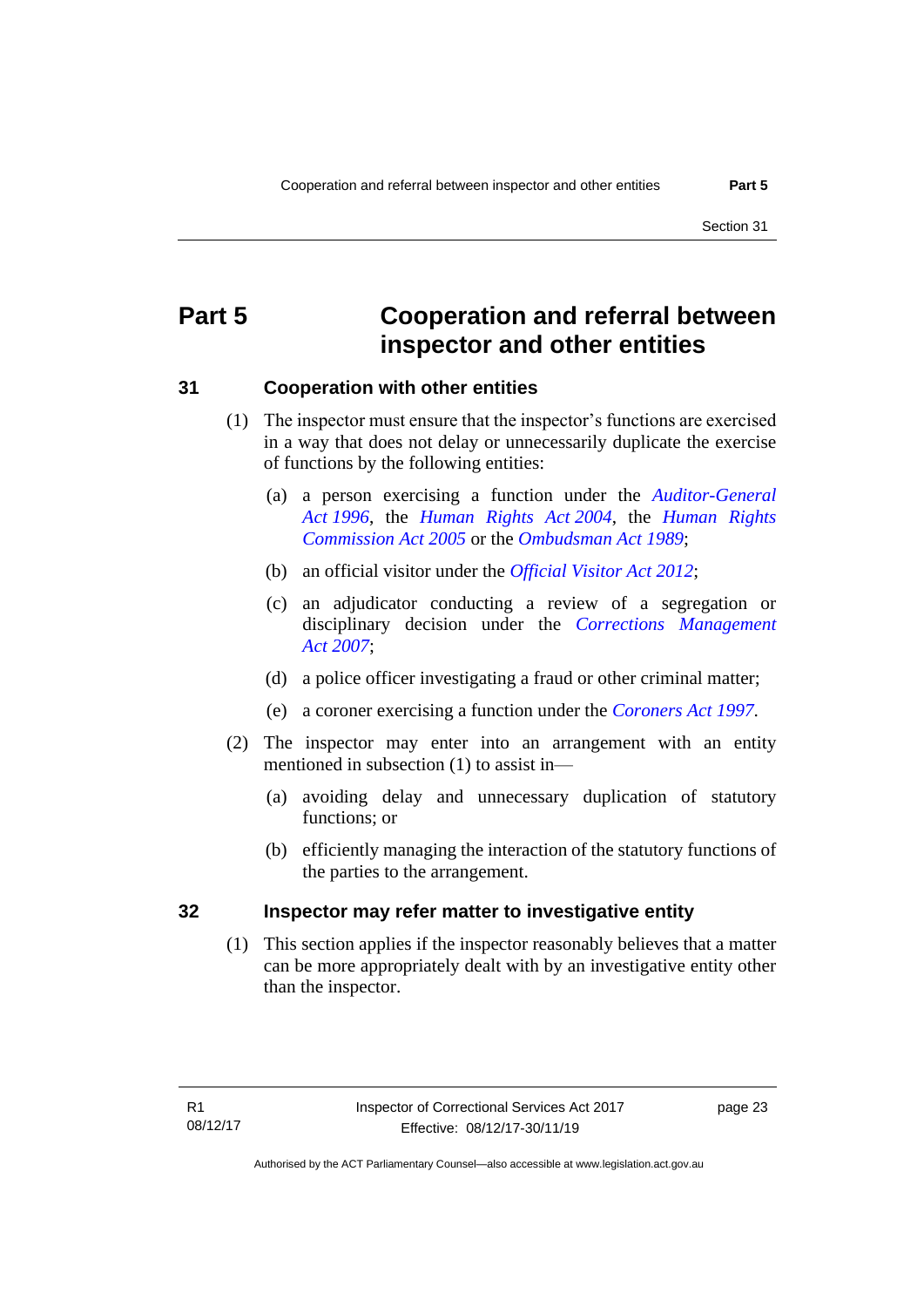Section 33

- (2) The inspector may decide not to review or examine the matter and to refer the matter together with any relevant documents or information in the inspector's possession or control, to an investigative entity.
- (3) The inspector may enter into arrangements with an investigative entity about the referral of matters under this section.
- (4) Nothing in this section requires the investigative entity to deal with the referred matter.
- (5) In this section:

*investigative entity* means an entity with power to require the production of documents or the answering of questions including, for example, the chief police officer, the human rights commission and the ombudsman.

*Note* An example is part of the Act, is not exhaustive and may extend, but does not limit, the meaning of the provision in which it appears (see [Legislation Act,](http://www.legislation.act.gov.au/a/2001-14) s 126 and s 132).

*matter* includes part of a matter.

### <span id="page-29-0"></span>**33 Cooperation with inspector**

- (1) This section applies if an oversight entity deals with a matter that involves a detainee, a correctional centre or a correctional service in the exercise of a function under—
	- (a) the *[Auditor-General Act 1996](http://www.legislation.act.gov.au/a/1996-23)*, section 10 (1) (a) and (d) (Functions) (which are about public administration and performance audits); or
	- (b) the *[Human Rights Commission Act](http://www.legislation.act.gov.au/a/2005-40) 2005*, section 48 (Consideration without complaint or appropriate complainant); or
	- (c) the *[Ombudsman Act](http://www.legislation.act.gov.au/a/alt_a1989-45co) 1989*, section 5 (1) (b) (Functions investigating complaints under Act) (which is about own motion investigations).

R1 08/12/17

Authorised by the ACT Parliamentary Counsel—also accessible at www.legislation.act.gov.au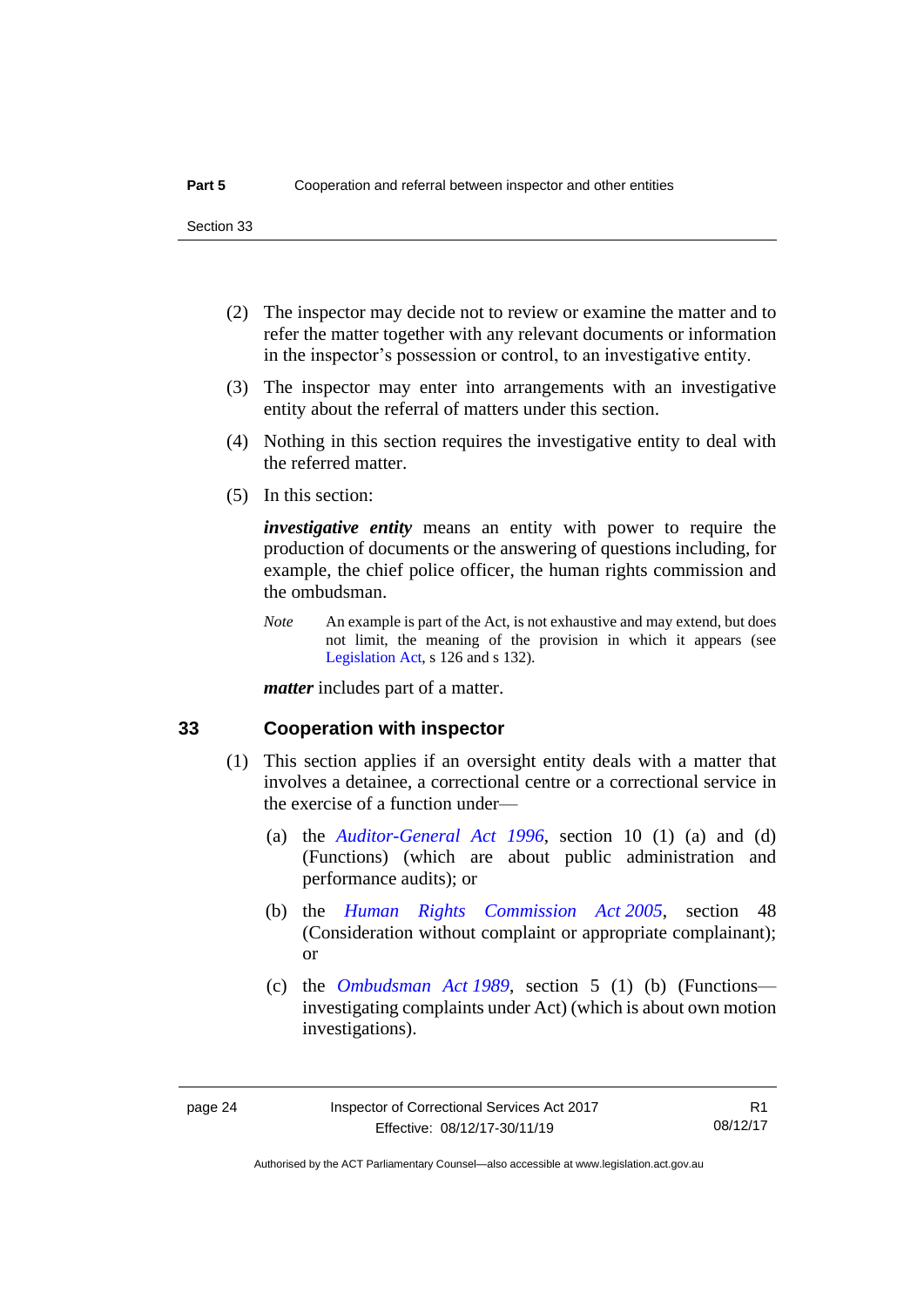- (2) The oversight entity must—
	- (a) consult with the inspector about the matter; and
	- (b) ensure that the entity's functions are exercised in a way that does not delay or unnecessarily duplicate the exercise of functions by the inspector.
- (3) The oversight entity may enter into an arrangement with the inspector to assist in—
	- (a) avoiding delay and unnecessary duplication of statutory functions; or
	- (b) efficiently managing the interaction of the statutory functions of the parties to the arrangement.
- (4) In this section:

*matter* includes a part of a matter.

*oversight entity* means any of the following:

- (a) the auditor-general;
- (b) the human rights commission;
- (c) an official visitor;
- (d) the ombudsman.

### <span id="page-30-0"></span>**34 Oversight entities may refer matter to inspector**

- (1) This section applies if an oversight entity reasonably believes that a matter can be more appropriately dealt with by the inspector.
- (2) The oversight entity may decide not to deal with the matter and to refer the matter together with any relevant documents or information in the entity's possession or control, to the inspector.
- (3) The oversight entity may enter into arrangements with the inspector about the referral of matters under this section.

Authorised by the ACT Parliamentary Counsel—also accessible at www.legislation.act.gov.au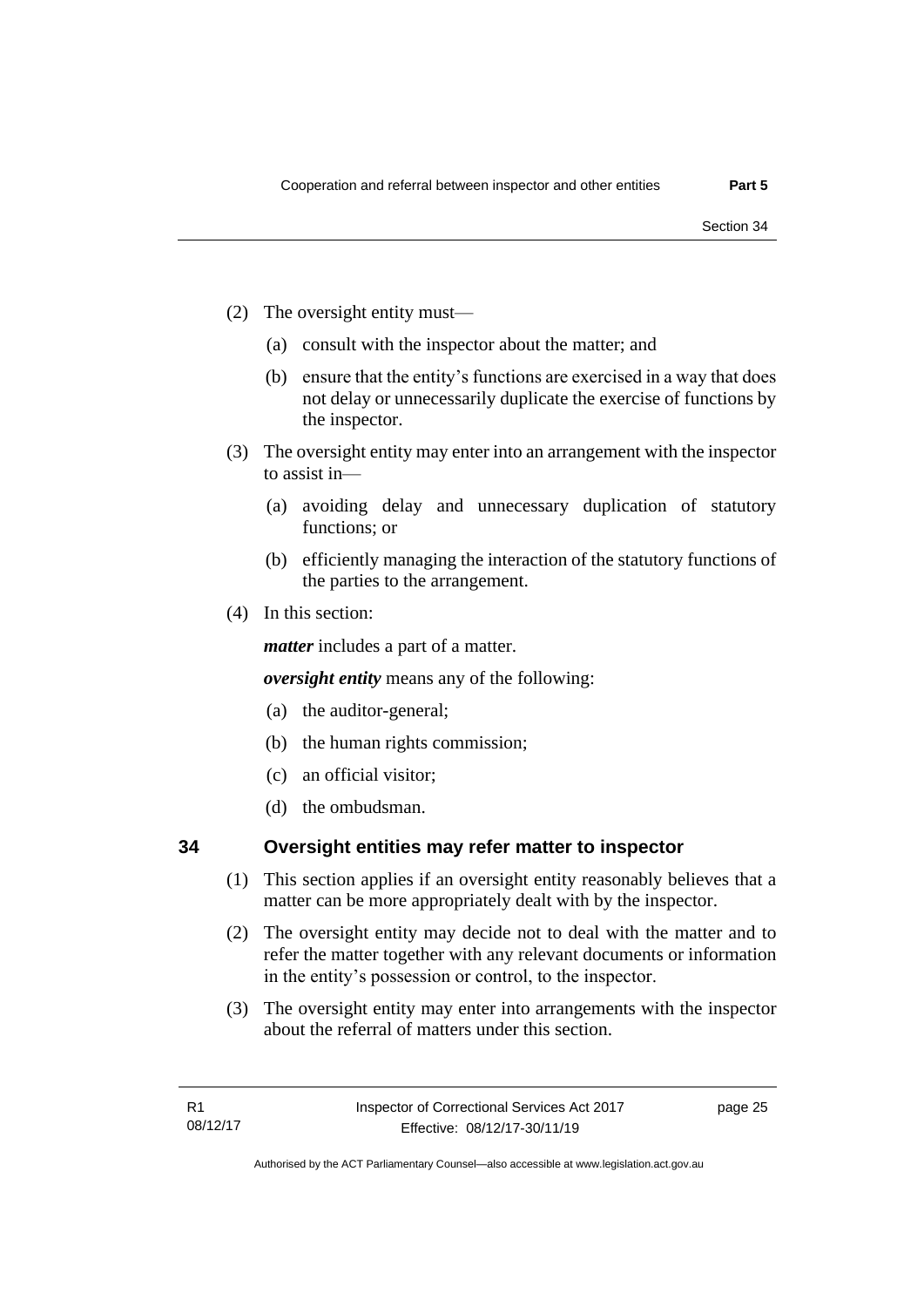Section 35

- (4) Nothing in this section requires the inspector to deal with the referred matter.
- (5) In this section:

### *matter*—

- (a) means a complaint or other matter; and
- (b) includes a part of a complaint or other matter.

*oversight entity*—see section 33 (4).

### <span id="page-31-0"></span>**35 Information sharing**

- (1) An information sharing entity may disclose to the inspector relevant information held by the entity to the extent that it is reasonably necessary for this part.
- (2) The inspector may disclose to an information sharing entity relevant information held by the inspector to the extent that it is reasonably necessary for this part.
- (3) The inspector and an information sharing entity may enter into an information sharing protocol for this section.
- (4) In this section:

*information sharing entity* means an entity mentioned in section 31 (1).

Authorised by the ACT Parliamentary Counsel—also accessible at www.legislation.act.gov.au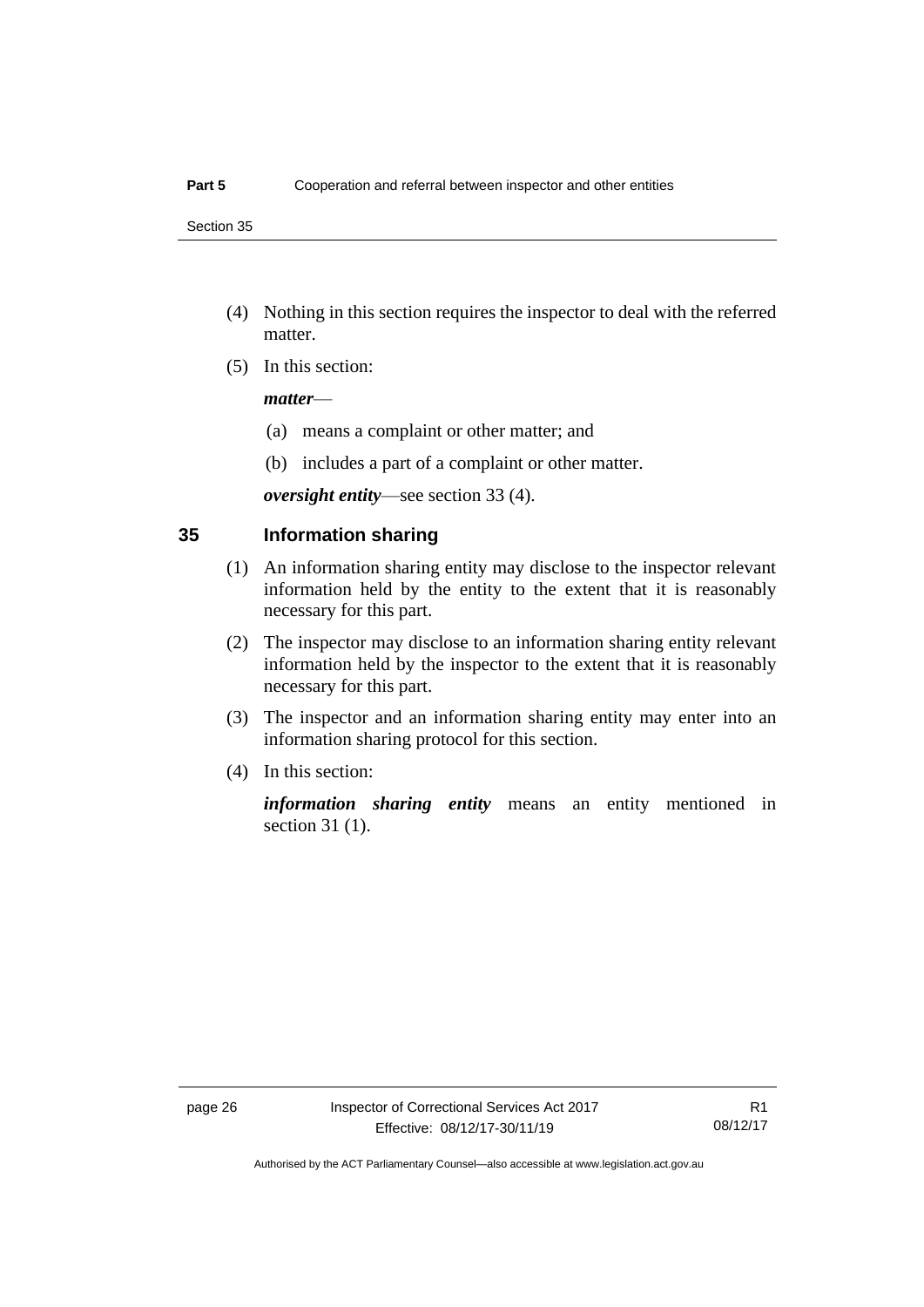# <span id="page-32-0"></span>**Part 6 Miscellaneous**

### <span id="page-32-1"></span>**36 Protection of inspector from liability**

- (1) The inspector is not civilly liable for conduct engaged in honestly and without recklessness—
	- (a) in the exercise of a function under this Act or another territory law; or
	- (b) in the reasonable belief that the conduct was in the exercise of a function under this Act or another territory law.
- (2) Any liability that would, apart from this section, attach to the inspector attaches instead to the Territory.
- (3) In this section:

*conduct* means an act or an omission to do an act.

### <span id="page-32-2"></span>**37 Offence—use or divulge protected information**

- (1) A person to whom this section applies commits an offence if—
	- (a) the person uses information; and
	- (b) the information is protected information about someone else; and
	- (c) the person is reckless about whether the information is protected information about someone else.

Maximum penalty: 50 penalty units, imprisonment for 6 months or both.

- (2) A person to whom this section applies commits an offence if—
	- (a) the person does something that divulges information; and
	- (b) the information is protected information about someone else; and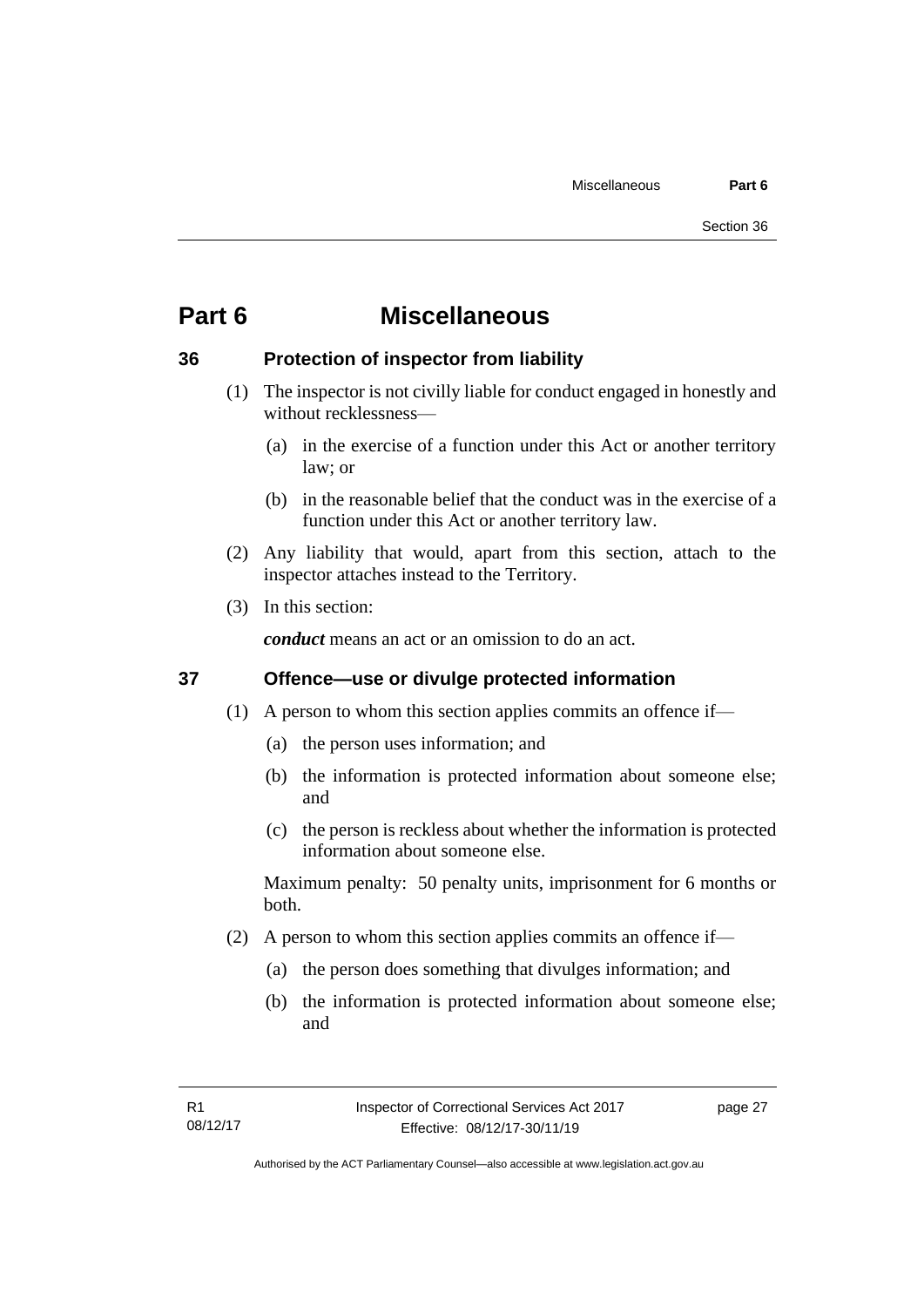### **Part 6** Miscellaneous

Section 37

- (c) the person is reckless about whether—
	- (i) the information is protected information about someone else; and
	- (ii) doing the thing would result in the information being divulged to someone else.

Maximum penalty: 50 penalty units, imprisonment for 6 months or both.

- (3) Subsections (1) and (2) do not apply if the information is used or divulged—
	- (a) under this Act or another territory law; or
	- (b) in relation to the exercise of a function, as a person to whom this section applies, under this Act or another territory law; or
	- (c) in a court proceeding.
- (4) Subsections (1) and (2) do not apply to the using or divulging of protected information about a person with the person's consent.

*Note* The defendant has an evidential burden in relation to the matters mentioned in ss (3) and (4) (see [Criminal Code,](http://www.legislation.act.gov.au/a/2002-51) s 58).

- (5) A person to whom this section applies need not divulge protected information to a court, or produce a document containing protected information to a court, unless it is necessary to do so for this Act or another law applying in the Territory.
- (6) In this section:

*court* includes a tribunal, authority or person having power to require the production of documents or the answering of questions.

*divulge* includes—

- (a) communicate; or
- (b) publish.

R1 08/12/17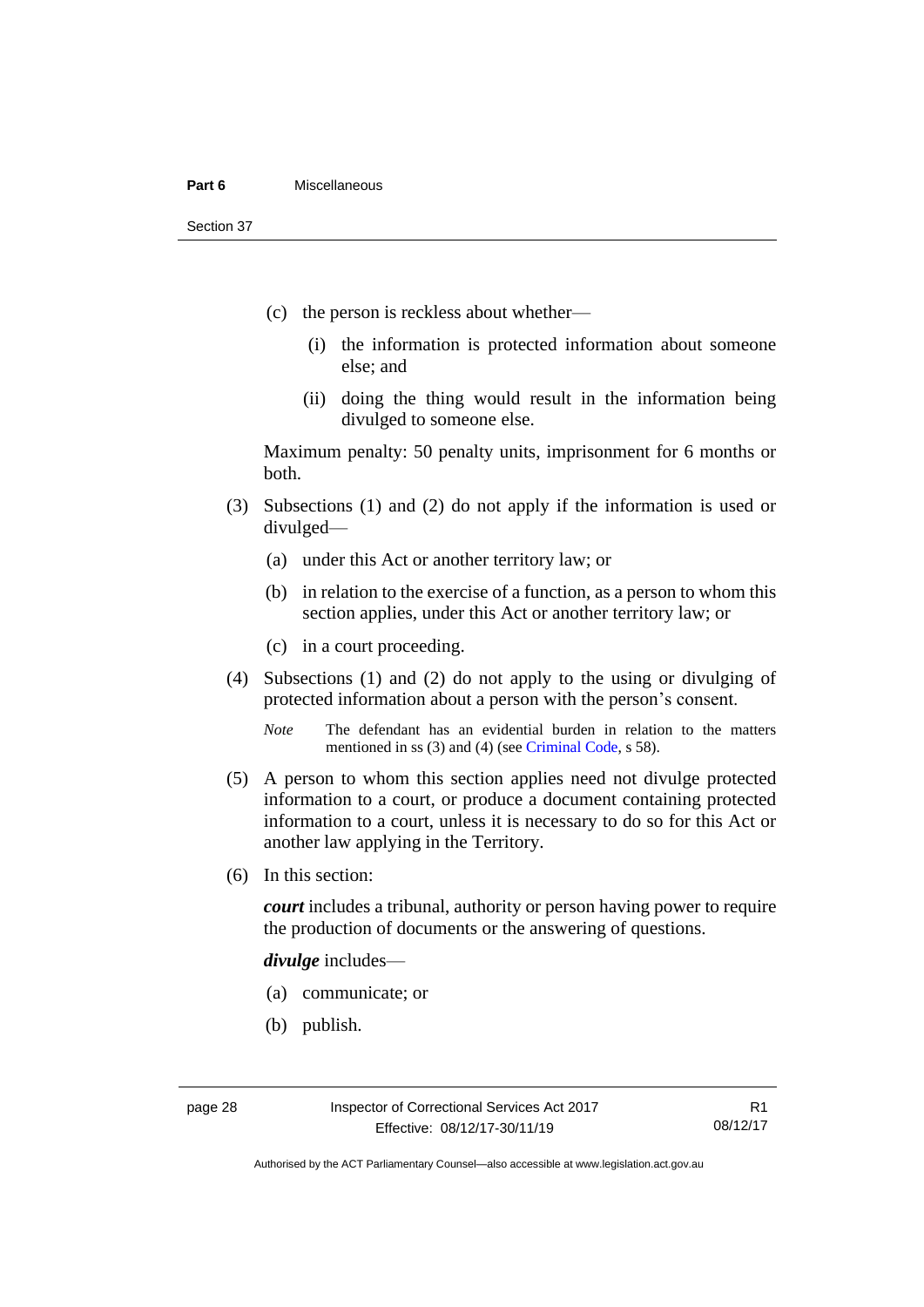### *person to whom this section applies* means—

- (a) a person who is, or has been, an inspector; or
- (b) anyone else who exercises, or has exercised, a function under this Act; or
- (c) a person who is, or has been, otherwise involved in the administration of this Act; or
- (d) a person who has been given information under this Act by a person mentioned in paragraph (a), (b) or (c).

*produce* includes allow access to.

*protected information* means information about a person that is disclosed to, or obtained by, a person to whom this section applies because of—

- (a) the exercise of a function under this Act by the person or someone else; or
- (b) the involvement of the person, or someone else, in the administration of this Act.

*use information* includes make a record of the information.

### <span id="page-34-0"></span>**38 Regulation-making power**

The Executive may make regulations for this Act.

*Note* A regulation must be notified, and presented to the Legislative Assembly, under the [Legislation Act.](http://www.legislation.act.gov.au/a/2001-14)

### <span id="page-34-1"></span>**39 Review of Act**

- (1) The Minister must arrange for a review of the operation of this Act as soon as practicable after the end of its 5th year of operation.
- (2) The Minister must present a report of the review to the Legislative Assembly within 12 months after the day the review is started.
- (3) This section expires 7 years after the day it commences.

| - R1     | Inspector of Correctional Services Act 2017 | page 29 |
|----------|---------------------------------------------|---------|
| 08/12/17 | Effective: 08/12/17-30/11/19                |         |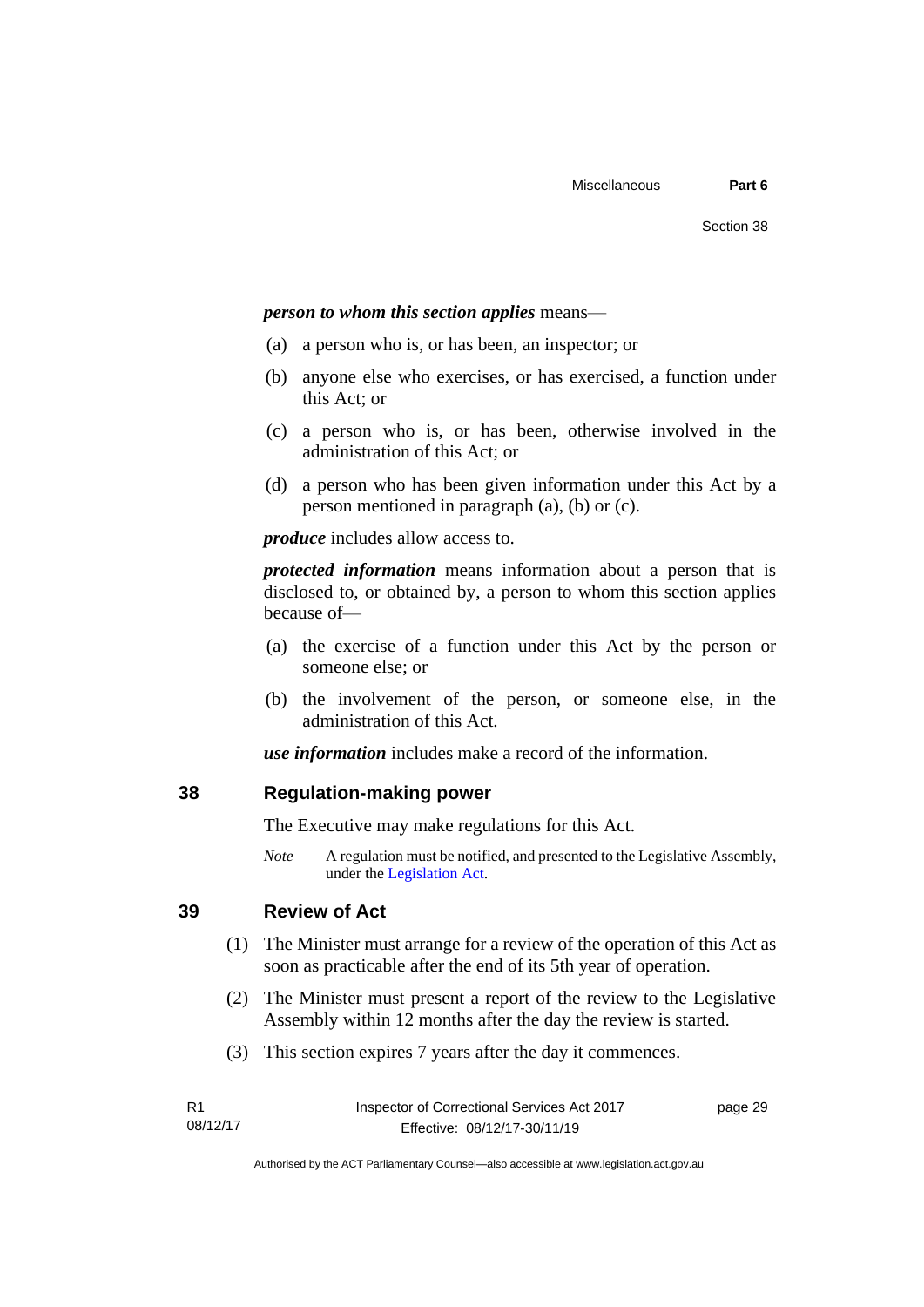Part 7 **Amendments** 

Section 40

# <span id="page-35-0"></span>**U Part 7 Amendments**

## <span id="page-35-1"></span>**U 40 Legislation amended—sch 1**

This Act amends the legislation mentioned in schedule 1.

page 30 Inspector of Correctional Services Act 2017 Effective: 08/12/17-30/11/19

R1 08/12/17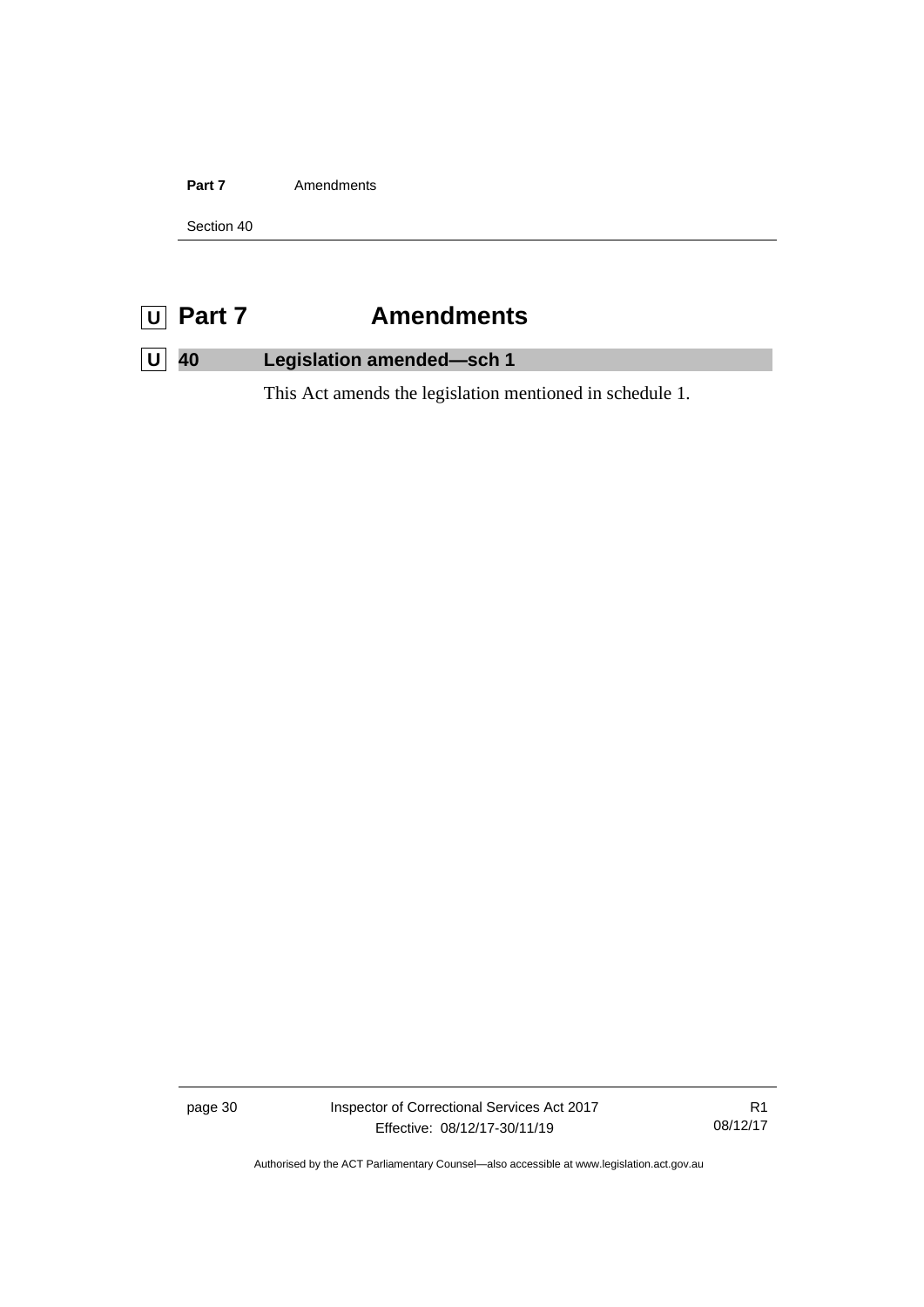# <span id="page-36-0"></span>**U Schedule 1 Amendments—extended application of Act**

(see s 40)

<span id="page-36-1"></span>**U Part 1.1 Children and Young People Act 2008**

| $[1.1]$ | Section 137, definition of accredited person, new |
|---------|---------------------------------------------------|
|         | paragraph (da)                                    |

*insert*

(da) the inspector of correctional services;

### **[1.2] New section 144 (2) (b) (iiia)**

*insert*

(iiia) the inspector of correctional services;

| [1.3]<br>Part 6.3 heading |
|---------------------------|
|---------------------------|

*substitute*

# **Part 6.3 Access to and inspection of detention places**

| [1.4] | <b>Section 153 heading</b> |
|-------|----------------------------|
|       | substitute                 |

### **153 Inspections by judicial officers and Assembly members**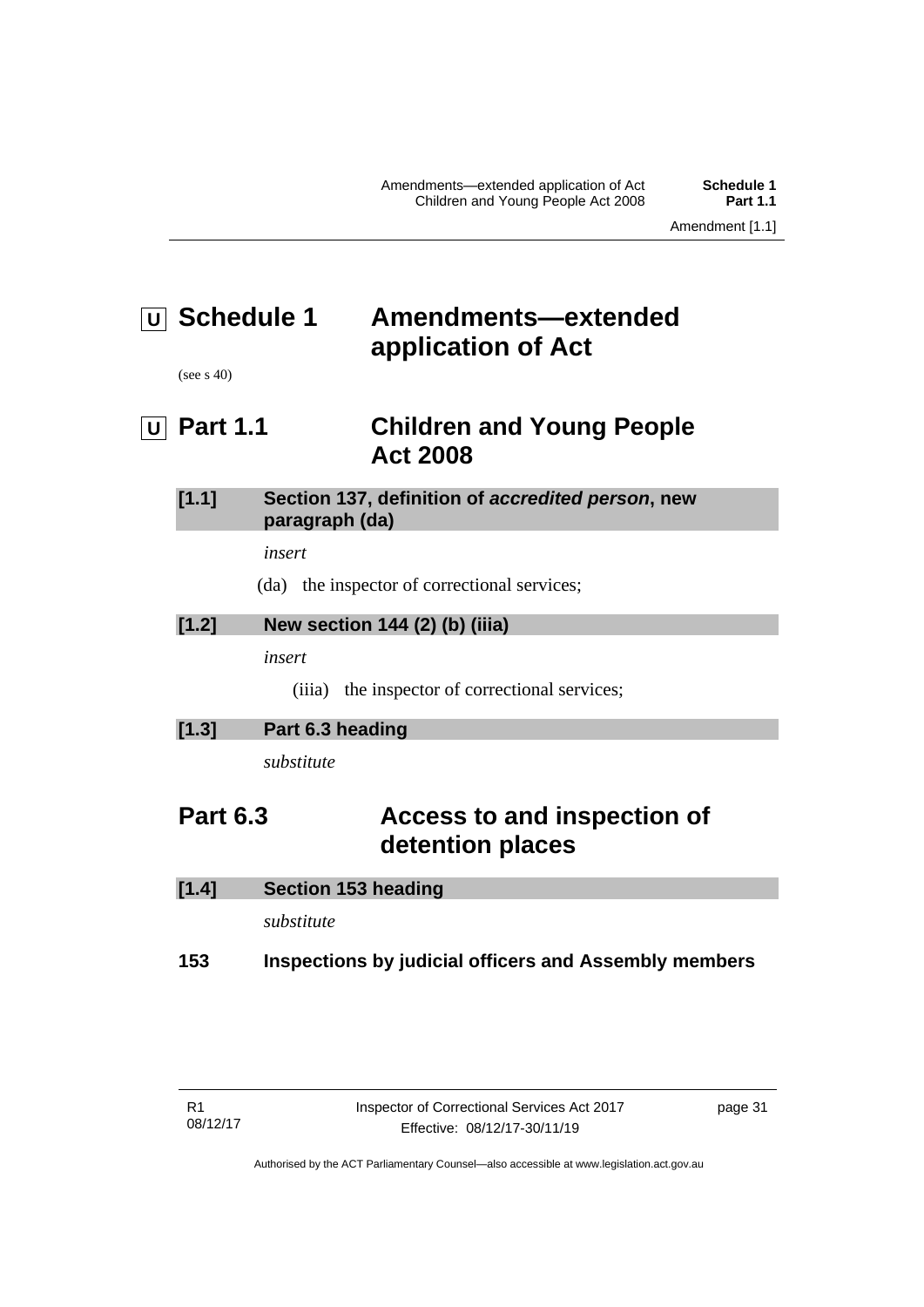### **[1.5] Section 153 (1) and note**

### *substitute*

- (1) This section applies to each of the following:
	- (a) a judge;
	- (b) a magistrate;
	- (c) a member of the Legislative Assembly.
	- *Note 1* The inspector of correctional services may also enter and inspect a detention place (see *Inspector of Correctional Services Act 2017*, s 19).
	- *Note 2* Official visitors must visit detention places (see pt 2.3 and *[Official Visitor](http://www.legislation.act.gov.au/a/2012-33)  [Act 2012](http://www.legislation.act.gov.au/a/2012-33)*).

### **[1.6] New section 153A**

*insert*

### **153A Access to detention places**

A commissioner exercising functions under the *[Human Rights](http://www.legislation.act.gov.au/a/2005-40)  [Commission Act 2005](http://www.legislation.act.gov.au/a/2005-40)* or the ombudsman may, at any reasonable time, enter a detention place for the purpose of exercising the person's functions under this Act.

### **[1.7] Section 154 (5), examples, new dot point**

### *insert*

• *Inspector of Correctional Services Act 2017*

### **[1.8] New section 179 (ba)**

*insert*

(ba) the inspector of correctional services;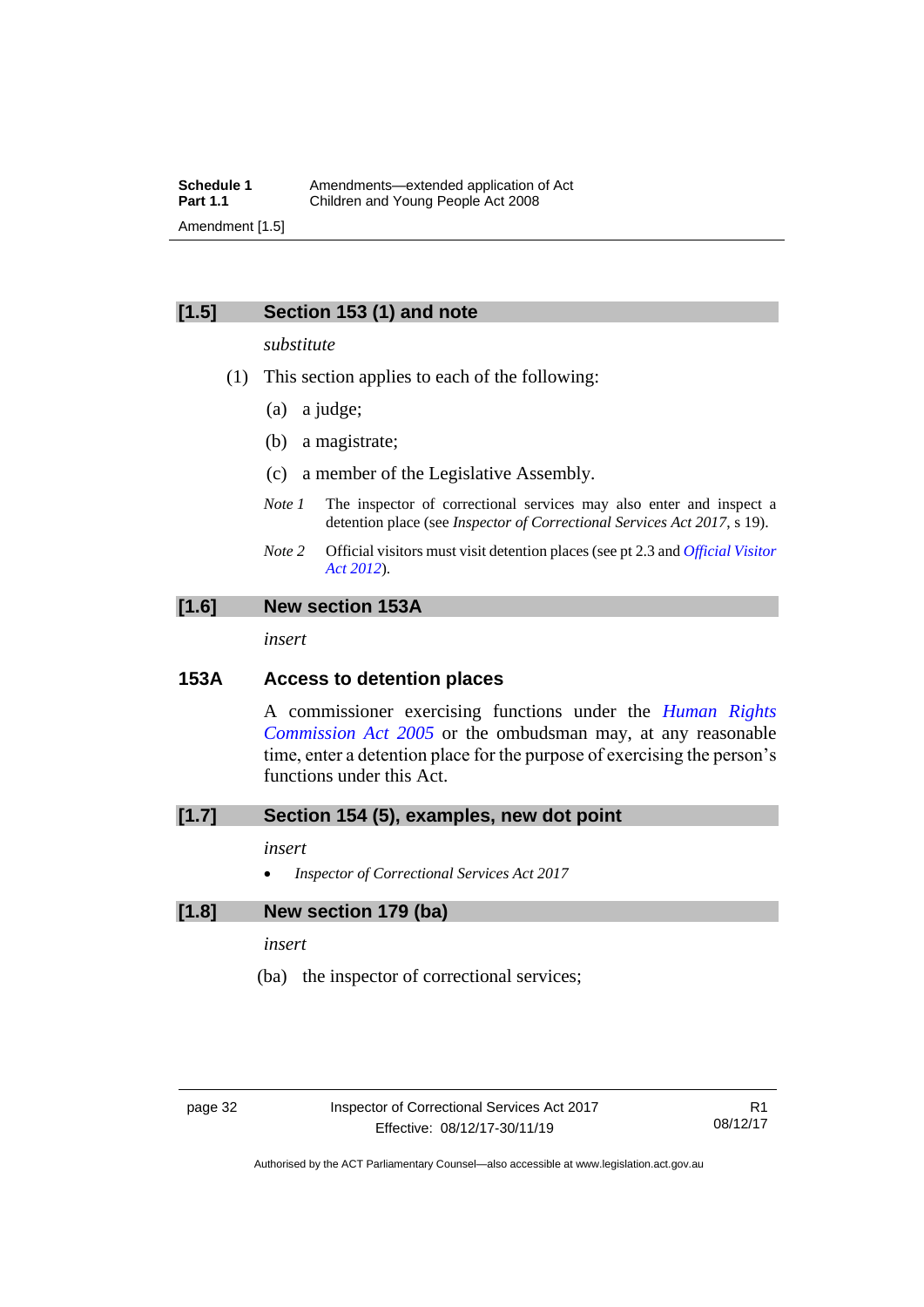### **[1.9] New section 195 (5) (ca)**

*insert*

(ca) the inspector of correctional services;

### **[1.10] Section 200 (5), definition of** *protected electronic communication***, new paragraph (ba)**

*insert*

(ba) the inspector of correctional services;

### **[1.11] Section 201 (4), definition of** *protected mail***, new paragraph (ba)**

*insert*

(ba) the inspector of correctional services;

### **[1.12] New section 222 (3) (ca)**

*insert*

(ca) the inspector of correctional services;

### **[1.13] Section 280 (5), definition of** *protected mail***, new paragraph (ba)**

### *insert*

(ba) the inspector of correctional services;

### **[1.14] Section 576, definition of** *accredited person***, new paragraph (da)**

*insert*

(da) the inspector of correctional services;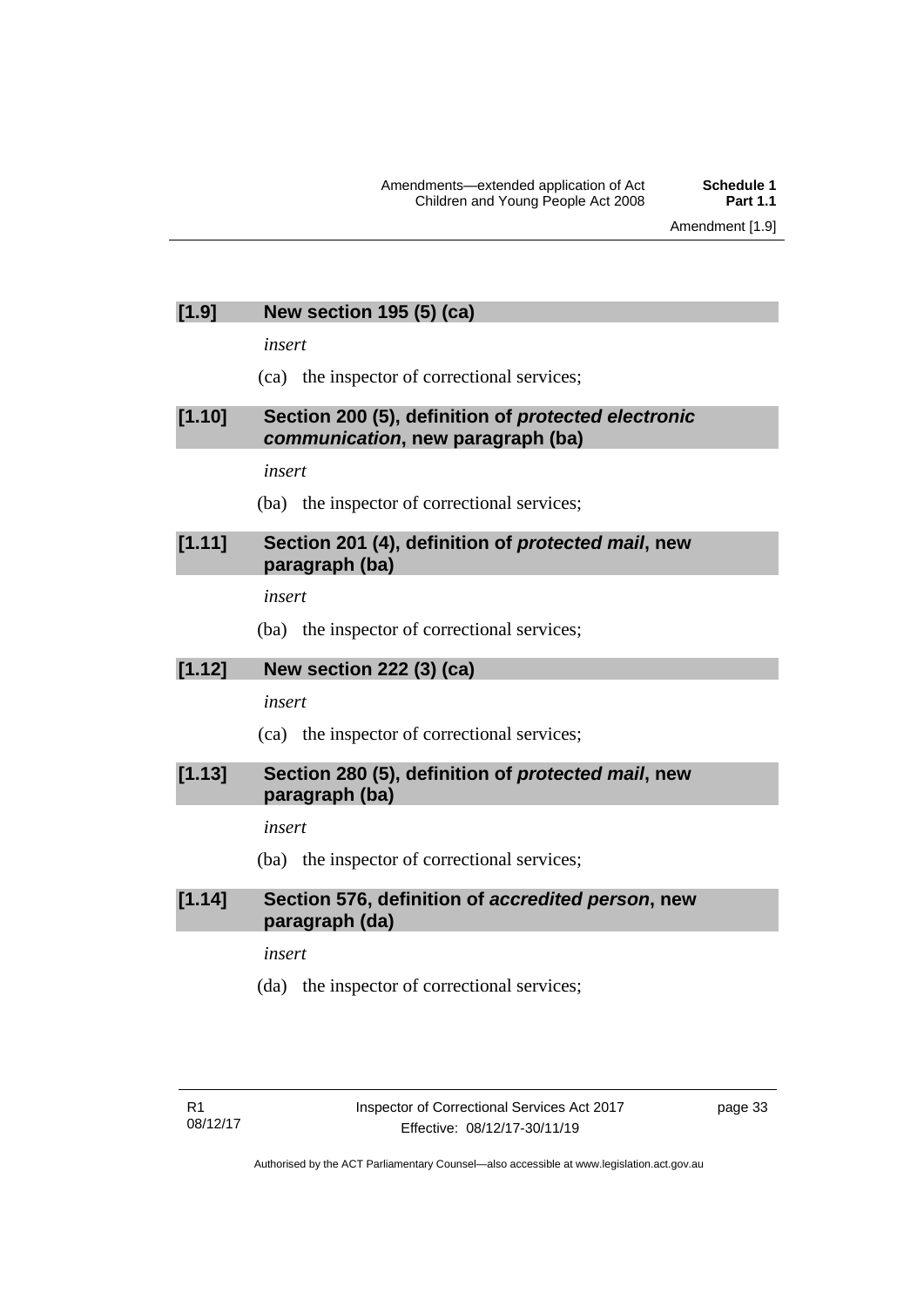### **Schedule 1** Amendments—extended application of Act<br>**Part 1.2** Inspector of Correctional Services Act 2017 **Inspector of Correctional Services Act 2017** Amendment [1.15]

### **[1.15] New section 634 (1) (ca)**

*insert*

(ca) the inspector of correctional services;

**[1.16] Dictionary, new definition of** *inspector of correctional services*

*insert*

*inspector of correctional services*—see the *Inspector of Correctional Services Act 2017*, dictionary.

# <span id="page-39-0"></span>**U Part 1.2 Inspector of Correctional Services Act 2017**

### **[1.17] Section 7, definition of** *correctional centre***, paragraph (c)**

*omit*

a corrections officer

*substitute*

an escort officer

### **[1.18] Section 7, definition of** *correctional centre***, new paragraphs (e) and (f)**

*before the examples, insert*

- (e) a place declared to be a detention place under the *[Children and](http://www.legislation.act.gov.au/a/2008-19)  [Young People Act 2008](http://www.legislation.act.gov.au/a/2008-19)*, section 142; or
- (f) a place, including a vehicle, where a detainee is held in custody while being escorted by an escort officer under the *[Children and](http://www.legislation.act.gov.au/a/2008-19)  [Young People Act 2008](http://www.legislation.act.gov.au/a/2008-19)*.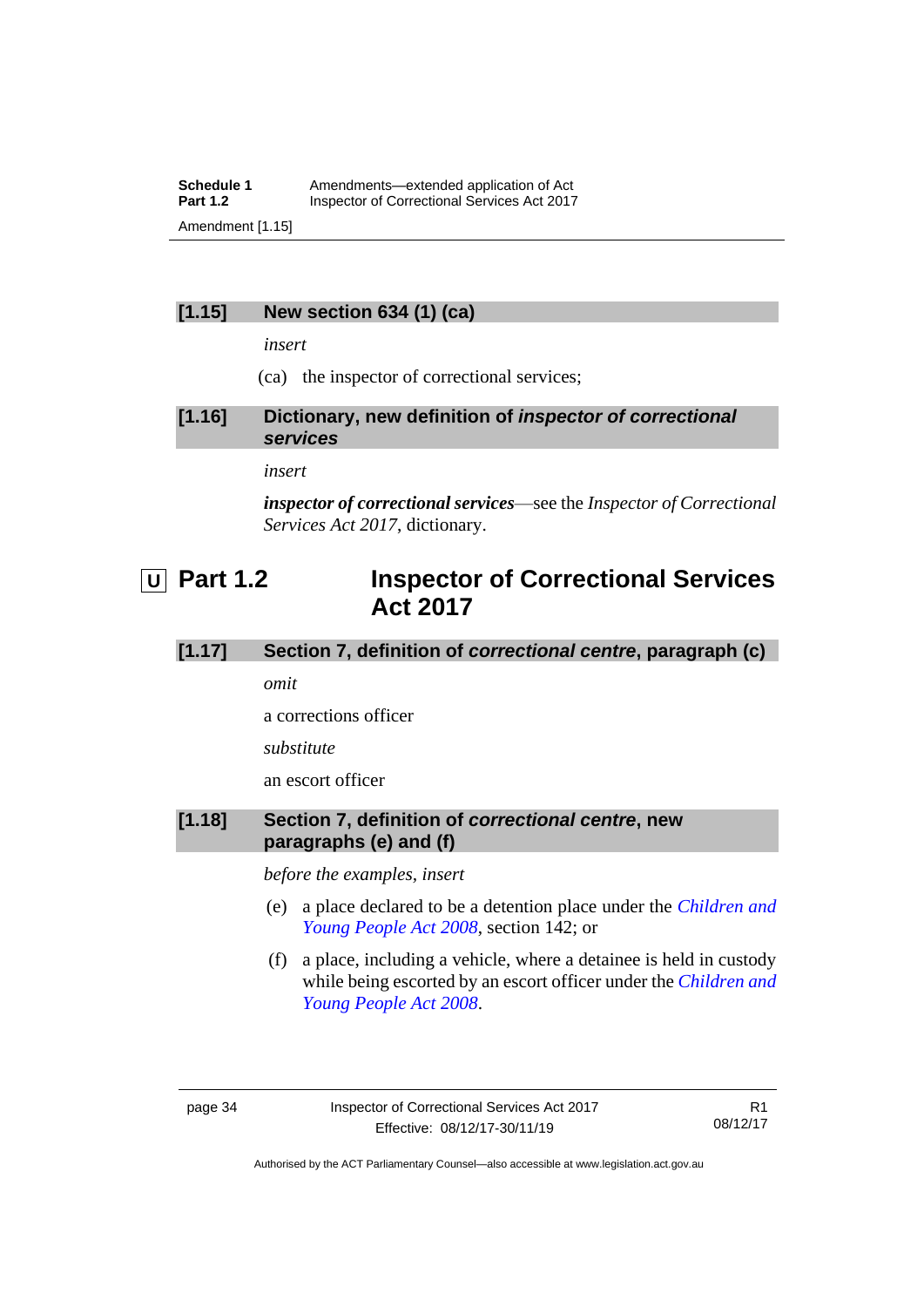### **[1.19] New section 7 (2)**

*insert*

(2) In this section:

*escort officer* means—

- (a) for the *[Corrections Management Act 2007](http://www.legislation.act.gov.au/a/2007-15)*—a corrections officer; or
- (b) for the *[Children and Young People Act 2008](http://www.legislation.act.gov.au/a/2008-19)*—a corrections officer or a youth detention officer.

*youth detention officer*—see the *[Children and Young People](http://www.legislation.act.gov.au/a/2008-19)  Act [2008](http://www.legislation.act.gov.au/a/2008-19)*, section 96.

### **[1.20] Section 18 (1) (a)**

*substitute*

- (a) must examine and review at least once every 2 years each place declared to be—
	- (i) a correctional centre under the *[Corrections Management](http://www.legislation.act.gov.au/a/2007-15)  [Act 2007](http://www.legislation.act.gov.au/a/2007-15)*, section 24; and
	- (ii) a detention place under the *[Children and Young People Act](http://www.legislation.act.gov.au/a/2008-19)  [2008,](http://www.legislation.act.gov.au/a/2008-19)* section 142;

### **[1.21] New section 31 (1) (ca)**

*insert*

(ca) a person conducting a review of a segregation or disciplinary decision under the *[Children and Young People Act 2008](http://www.legislation.act.gov.au/a/2008-19)*.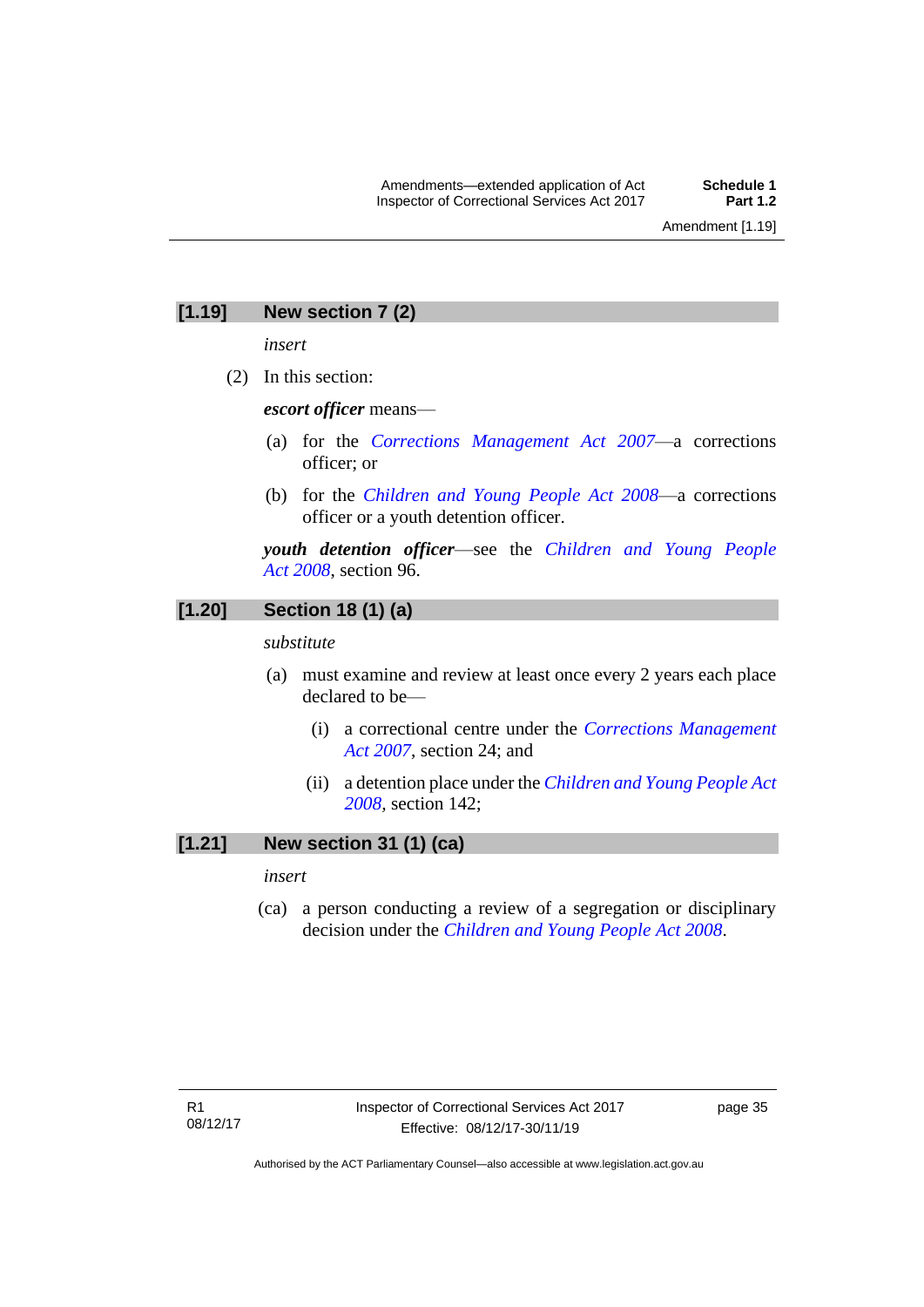## **[1.22] Dictionary, definition of** *detainee*

*substitute*

### *detainee*—

- (a) for the *[Corrections Management Act 2007](http://www.legislation.act.gov.au/a/2007-15)*—see that Act, dictionary; or
- (b) for the *[Children and Young People Act 2008](http://www.legislation.act.gov.au/a/2008-19)*—means a young detainee as defined in that Act, section 95.

page 36 Inspector of Correctional Services Act 2017 Effective: 08/12/17-30/11/19

R1 08/12/17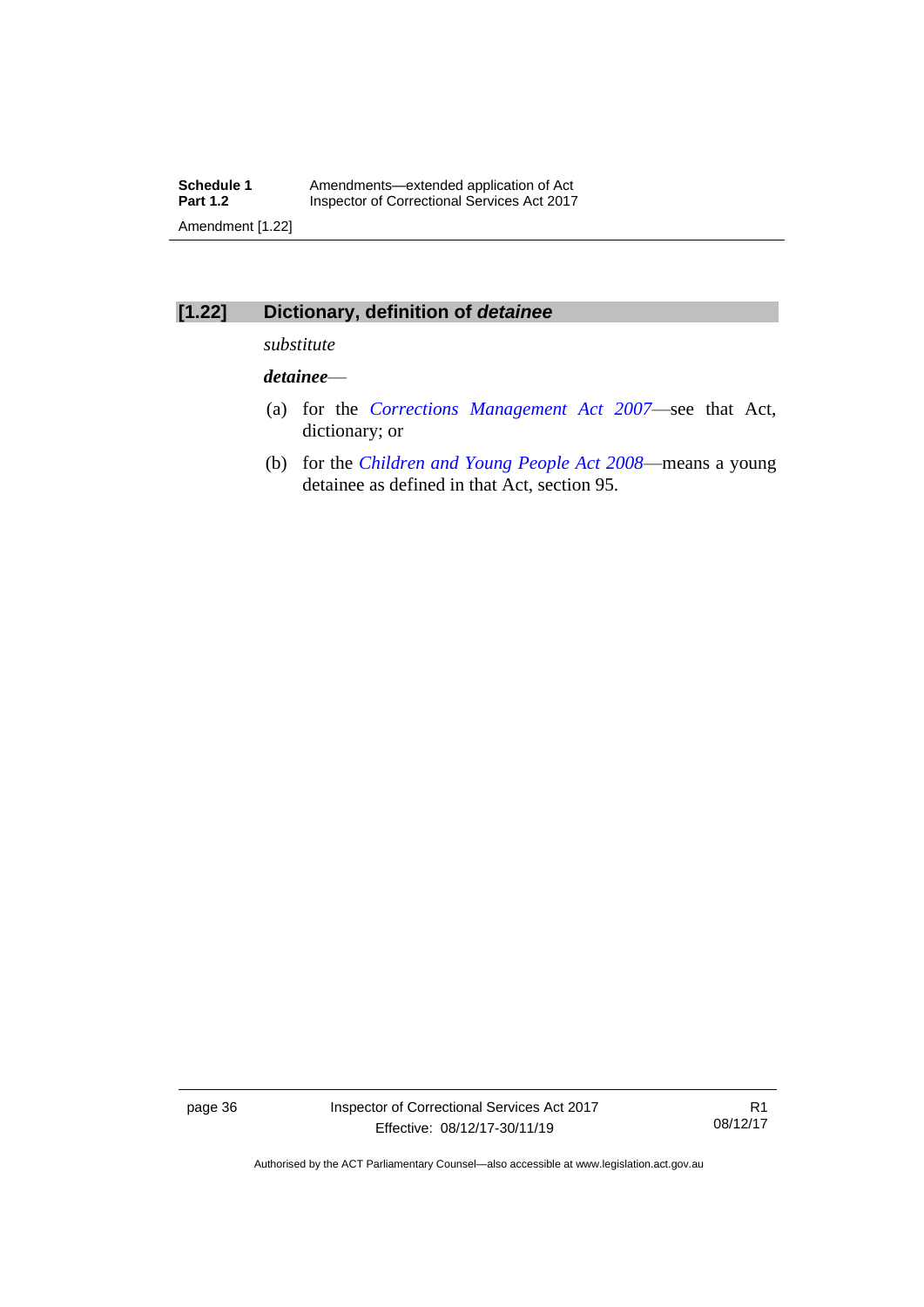# <span id="page-42-0"></span>**Dictionary**

(see s 3)

*Note 1* The [Legislation Act](http://www.legislation.act.gov.au/a/2001-14) contains definitions and other provisions relevant to this Act.

*Note 2* For example, the [Legislation Act,](http://www.legislation.act.gov.au/a/2001-14) dict, pt 1, defines the following terms:

- bankrupt or personally insolvent
- chief police officer
- coroner
- corrections officer
- director-general (see s 163)
- document
- entity
- **Executive**
- function
- human rights commissioner
- Legislative Assembly
- Minister (see s 162)
- official visitor
- ombudsman
- person (see s 169)
- police officer
- public servant
- sitting day
- **Speaker**
- territory law
- the Territory
- tribunal.

*correctional centre*—see section 7.

*correctional service*—see section 8.

*detainee*—see the *[Corrections Management Act 2007](http://www.legislation.act.gov.au/a/2007-15)*, dictionary.

Authorised by the ACT Parliamentary Counsel—also accessible at www.legislation.act.gov.au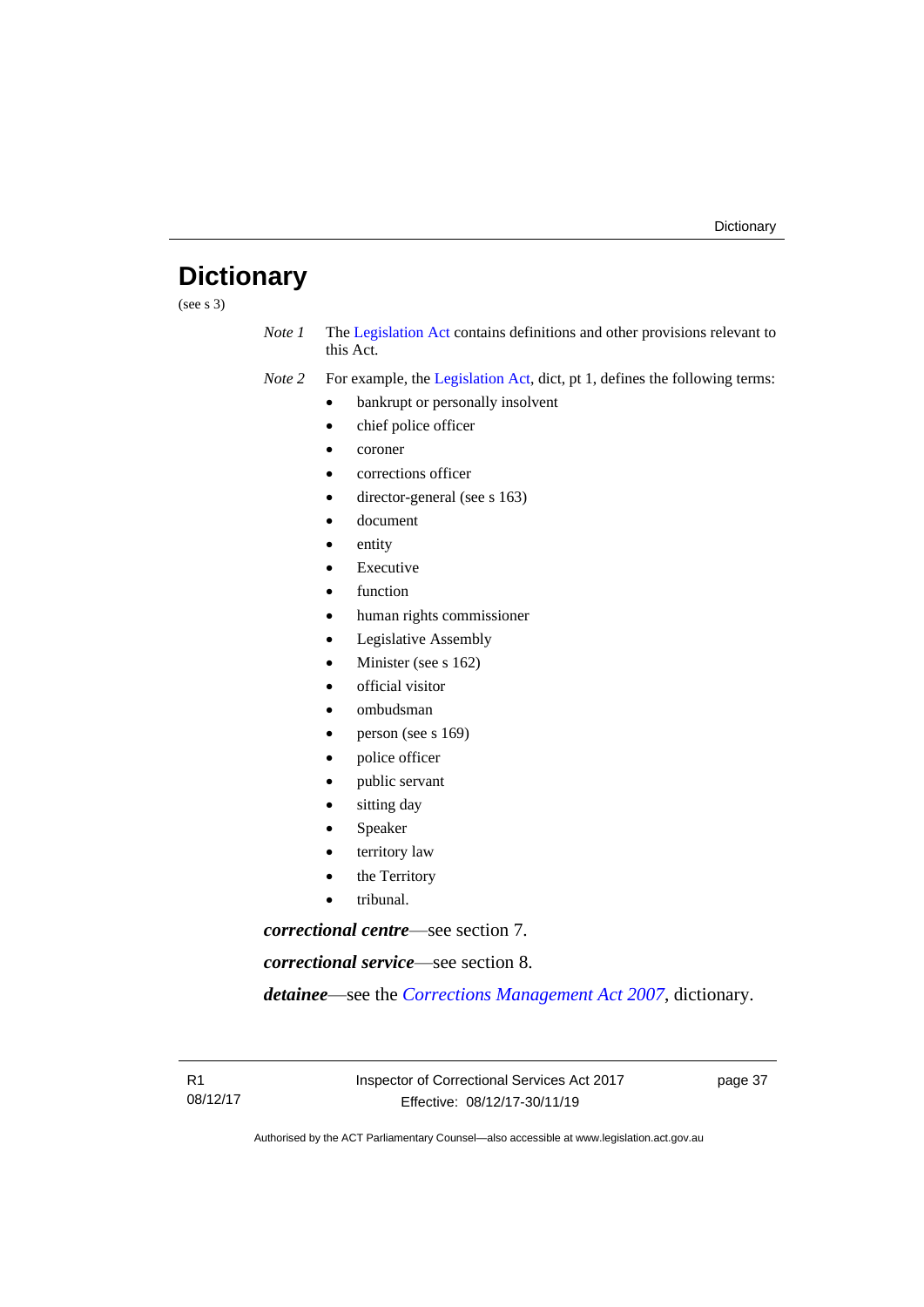*inspector* means the inspector of correctional services appointed under section 9.

*relevant director-general* means, for a matter that relates to—

- (a) a correctional centre under the *[Corrections Management](http://www.legislation.act.gov.au/a/2007-15)  Act [2007](http://www.legislation.act.gov.au/a/2007-15)* or a correctional service provided in relation to a correctional centre—the director-general responsible for administering that Act; or
- (b) a detention place under the *[Children and Young People Act](http://www.legislation.act.gov.au/a/2008-19) 2008* or a correctional service provided in relation to a detention place—the director-general responsible for administering that Act.

*relevant Minister* means, for a matter that relates to—

- (a) a correctional centre under the *[Corrections Management](http://www.legislation.act.gov.au/a/2007-15)  Act [2007](http://www.legislation.act.gov.au/a/2007-15)* or a correctional service provided in relation to a correctional centre—the Minister responsible for administering that Act; or
- (b) a detention place under the *[Children and Young People Act](http://www.legislation.act.gov.au/a/2008-19) 2008* or a correctional service provided in relation to a detention place—the Minister responsible for administering that Act.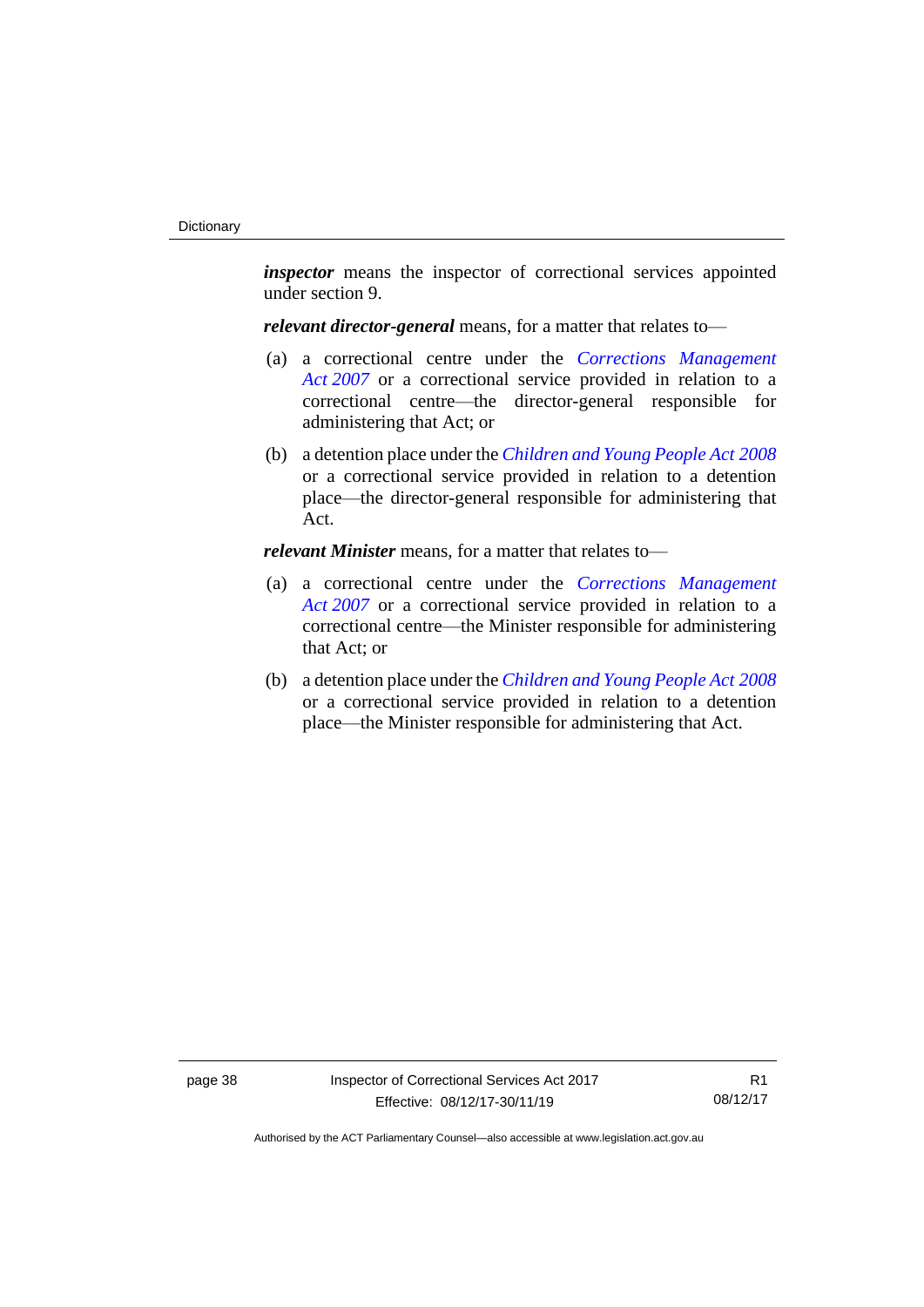### **Endnotes**

### <span id="page-44-1"></span><span id="page-44-0"></span>**Endnotes**

### **1 About the endnotes**

Amending and modifying laws are annotated in the legislation history and the amendment history. Current modifications are not included in the republished law but are set out in the endnotes.

Not all editorial amendments made under the *[Legislation Act 2001](http://www.legislation.act.gov.au/a/2001-14)*, part 11.3 are annotated in the amendment history. Full details of any amendments can be obtained from the Parliamentary Counsel's Office.

Uncommenced amending laws are not included in the republished law. The details of these laws are underlined in the legislation history. Uncommenced expiries are underlined in the legislation history and amendment history.

If all the provisions of the law have been renumbered, a table of renumbered provisions gives details of previous and current numbering.

The endnotes also include a table of earlier republications.

| $A = Act$                                    | $NI =$ Notifiable instrument              |
|----------------------------------------------|-------------------------------------------|
| $AF =$ Approved form                         | $o = order$                               |
| $am = amended$                               | $om = omitted/report$                     |
| $amdt = amendment$                           | $ord = ordinance$                         |
| $AR = Assembly resolution$                   | $orig = original$                         |
| $ch = chapter$                               | $par = paragraph/subparagraph$            |
| $CN =$ Commencement notice                   | $pres = present$                          |
| $def = definition$                           | $prev = previous$                         |
| $DI = Disallowable instrument$               | $(\text{prev}) = \text{previously}$       |
| $dict = dictionary$                          | $pt = part$                               |
| disallowed = disallowed by the Legislative   | $r = rule/subrule$                        |
| Assembly                                     | $reloc = relocated$                       |
| $div =$ division                             | $remum = renumbered$                      |
| $exp = expires/expired$                      | $R[X]$ = Republication No                 |
| $Gaz = gazette$                              | $RI = reissue$                            |
| $hdg =$ heading                              | $s = section/subsection$                  |
| $IA = Interpretation Act 1967$               | $sch = schedule$                          |
| $ins = inserted/added$                       | $sdiv = subdivision$                      |
| $LA =$ Legislation Act 2001                  | $SL = Subordinate$ law                    |
| $LR =$ legislation register                  | $sub =$ substituted                       |
| $LRA =$ Legislation (Republication) Act 1996 | underlining = whole or part not commenced |
| $mod = modified/modification$                | or to be expired                          |
|                                              |                                           |

### <span id="page-44-2"></span>**2 Abbreviation key**

R1 08/12/17 Inspector of Correctional Services Act 2017 Effective: 08/12/17-30/11/19

page 39